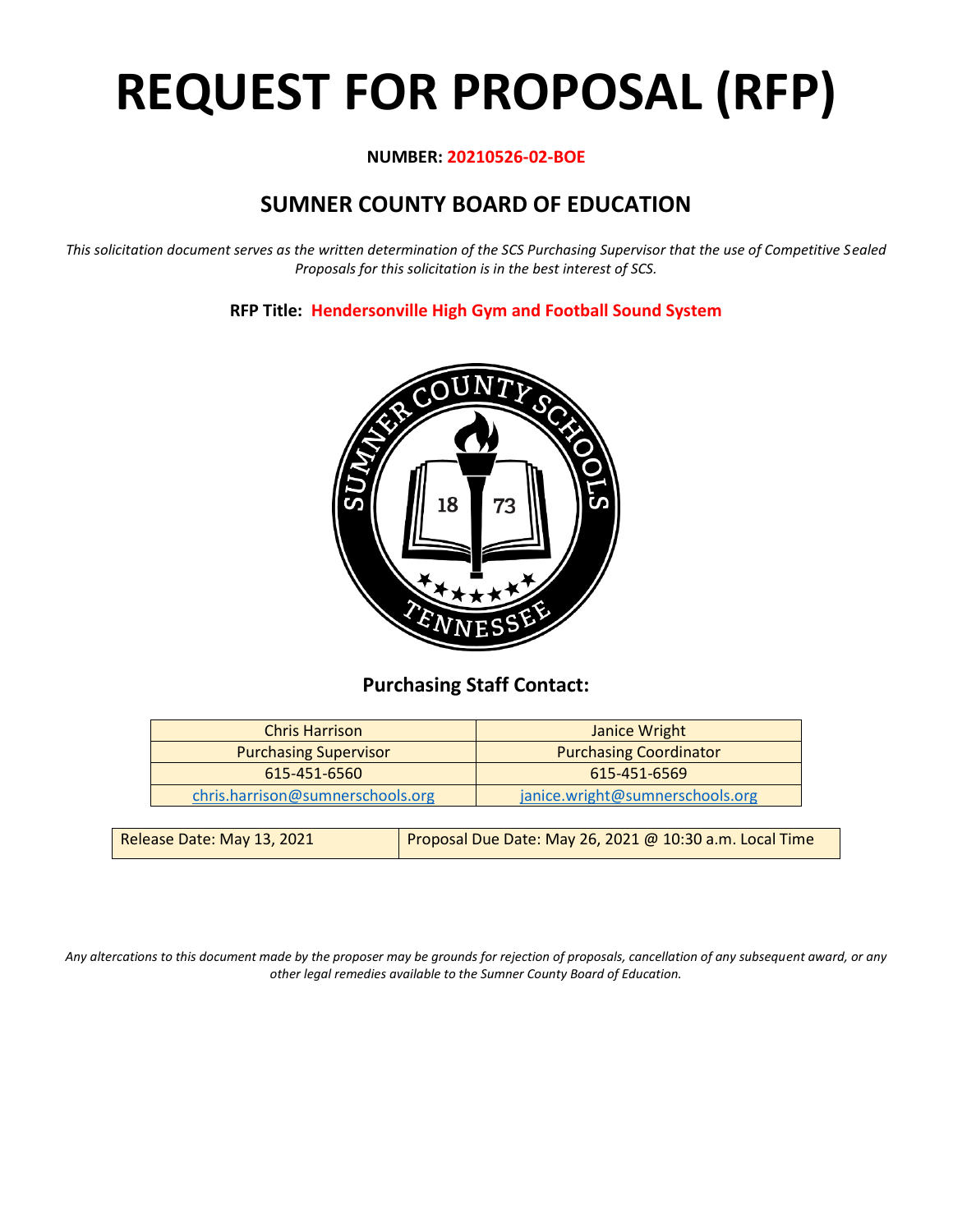# **NOTICE TO PROPOSERS**

There may be one or more amendments to this RFP. In order to receive communication for any such amendments issued specifically to this RFP, the proposer must provide a Notice of Intent to Propose to the Sumner County Board of Education (SCS) Purchasing Department. The proposer must utilize this form when submitting notice. The notice may be sent by email to: Purchasing Office, purchasing@sumnerschools.org. SCS will send amendments only to those proposers which complete and return this information in a timely manner.

| <b>RFP Number:</b>          | 20210526-02-BOE Hendersonville High Gym and Football Field Sound System                                               |
|-----------------------------|-----------------------------------------------------------------------------------------------------------------------|
| Company Name:               |                                                                                                                       |
| <b>Mailing Address:</b>     |                                                                                                                       |
|                             | <u> 1989 - Johann Stoff, deutscher Stoff, der Stoff, der Stoff, der Stoff, der Stoff, der Stoff, der Stoff, der S</u> |
|                             |                                                                                                                       |
| Phone Number:               |                                                                                                                       |
| <b>Contact Person:</b>      |                                                                                                                       |
| <b>Email Address:</b>       |                                                                                                                       |
|                             |                                                                                                                       |
| <b>Authorized Signature</b> |                                                                                                                       |
| <b>Printed Name</b>         | <u> 1989 - Johann Stoff, amerikansk politiker (d. 1989)</u>                                                           |
| Date                        |                                                                                                                       |

Emailed amendments will be sent in a Microsoft Word (Office for Windows) or Portable Document Format (pdf) format. Any alterations to the document made by the proposer may be grounds for rejection of proposal, cancellation of any subsequent award or any other legal remedies available to the Sumner County Board of Education.

Amendments will also be posted on the SCS website **https://sumnerschools.org/index.php/current-bids-and-rfps** and attached to the solicitation listing as a PDF or WORD file. Check the particular solicitation on the Current Bids and RFPs webpage for any posted amendments.

By completing and returning this form, the Proposer has expressed its intent to provide a proposal for **20210526-02-BOE Hendersonville High Gym and Football Field Sound System**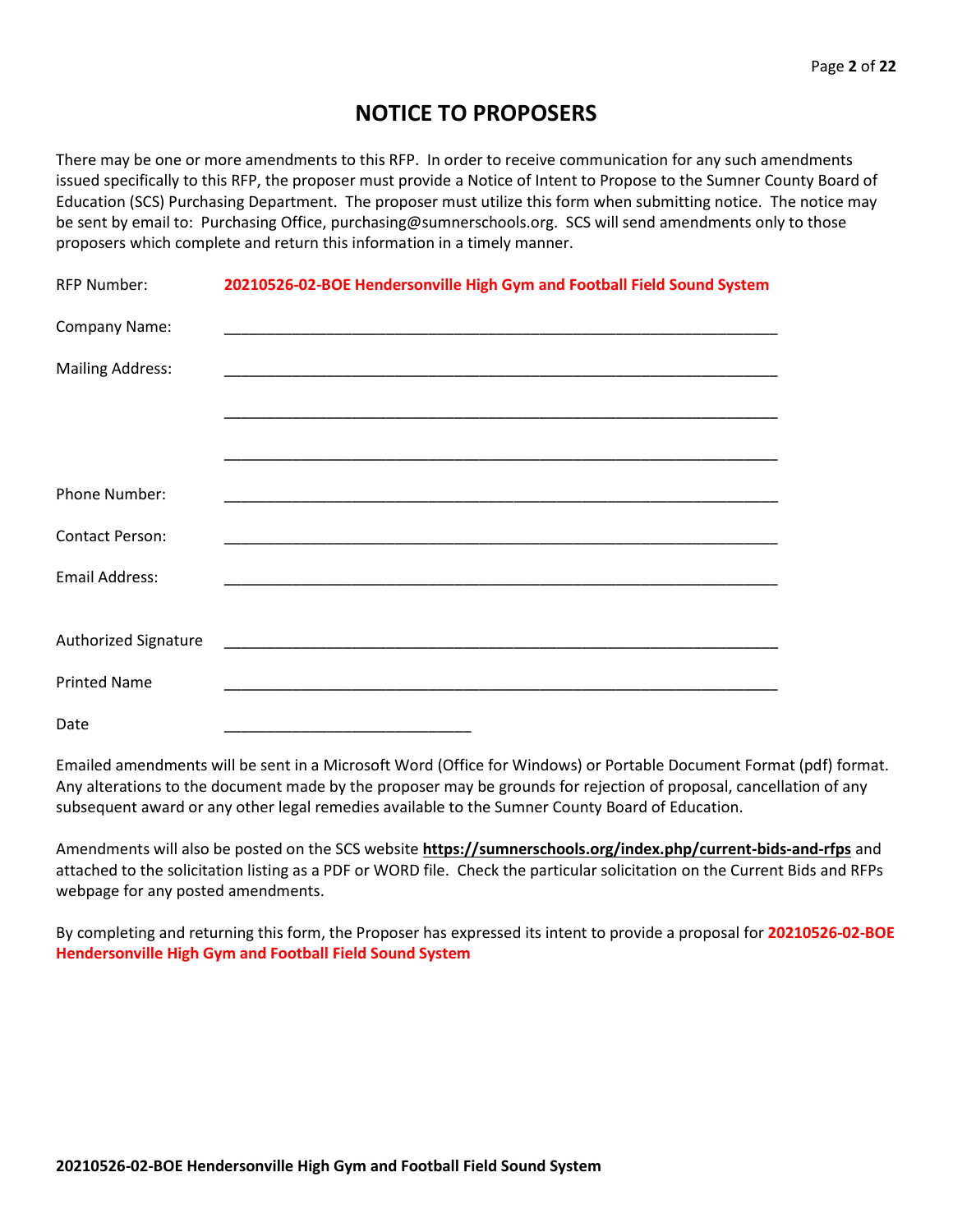# **TABLE OF CONTENTS**

- 1. Introduction/Overview
	- 1.1. Purpose
	- 1.2. Contact Information
- 2. Requirements
	- 2.1. Scope of Work/Specifications
	- 2.2. Contactor Obligations
- 3. Source Selection and Contract Award
- 4. Schedule of Events
- 5. Instructions for Proposal
	- 5.1. Required Forms
	- 5.2. New Vendors
	- 5.3. Acknowledgement of Insurance Requirements
	- 5.4. Clarification and Interpretation of RFP
	- 5.5. Proposal Package
	- 5.6. Delivery of Proposals
	- 5.7. Evaluation of Proposals
	- 5.8. Request for Clarification of Proposals
	- 5.9. Protests
- 6. Attachments
	- 6.1. Contact Information
	- 6.2. Bid Form/Certification
	- 6.3. References
	- 6.4. Certification of Non-Collusion & Debarment or Suspension
	- 6.5. Attestation Re Personnel
	- 6.6. Drug Free Workplace Affidavit
	- 6.7. IRS Form W-9
		- \**An online, fillable version can be found at https://www.irs.gov/pub/irs-pdf/fw9.pdf*
	- 6.8. Standard Terms & Conditions
	- 6.9. Vendor Checklist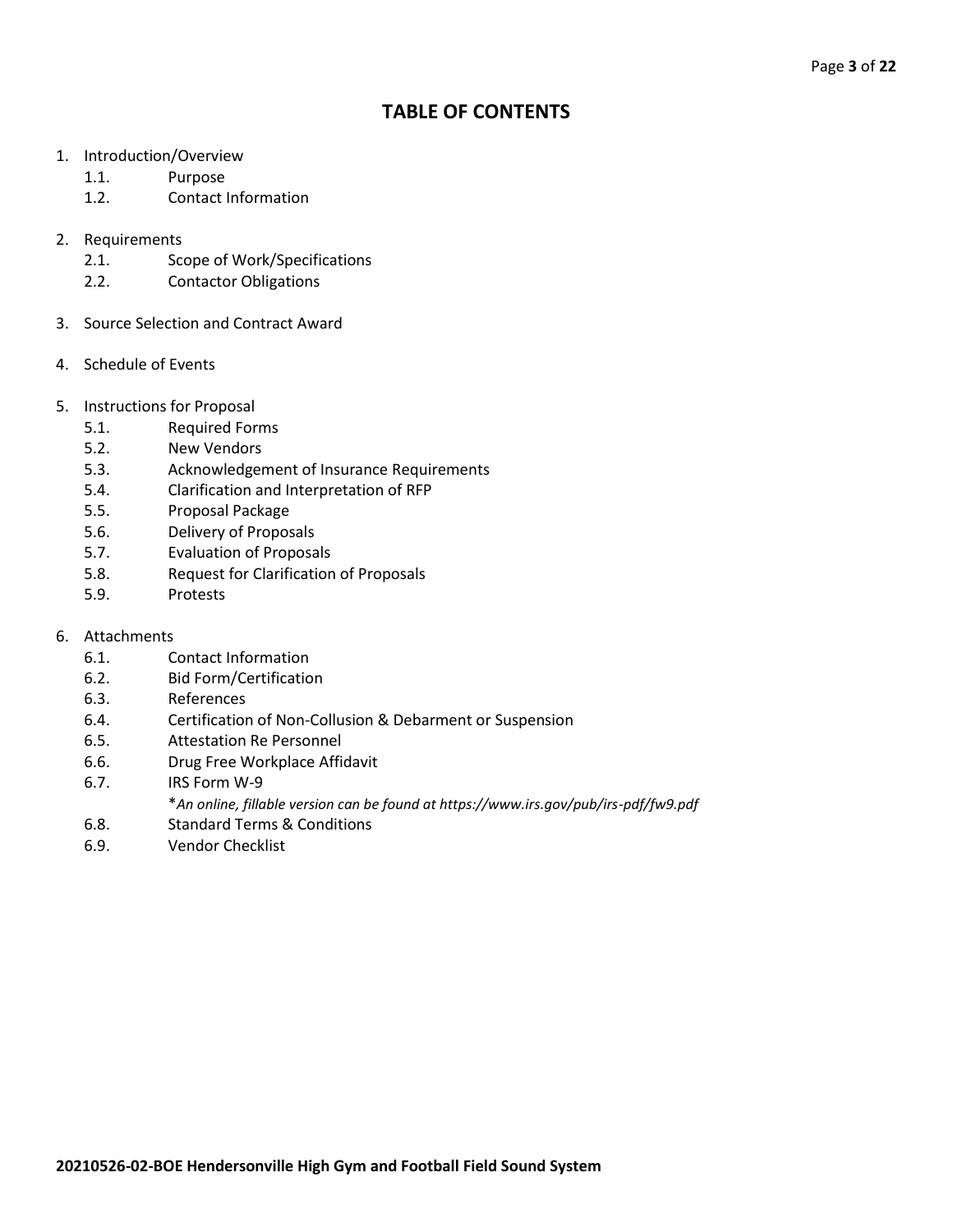#### 1. Introduction/Overview

## 1.1. Purpose

The Sumner County Board of Education (SCS) is requesting sealed proposals for installation of a new sound system at Hendersonville High as specified herein.

#### 1.2. Contact Information

Unauthorized contact regarding this RFP with employees or officials of SCS other than the Purchasing Supervisor named below may result in disqualification from this procurement process.

Interested parties must direct all communication regarding this RFP to the Purchasing Supervisor, who is SCSs only official point of contact for this RFP.

| <b>RFP Procedures</b>            |
|----------------------------------|
| Chris Harrison                   |
| <b>Purchasing Supervisor</b>     |
| 1500 Airport Road                |
| Gallatin, TN 37066               |
| chris.harrison@sumnerschools.org |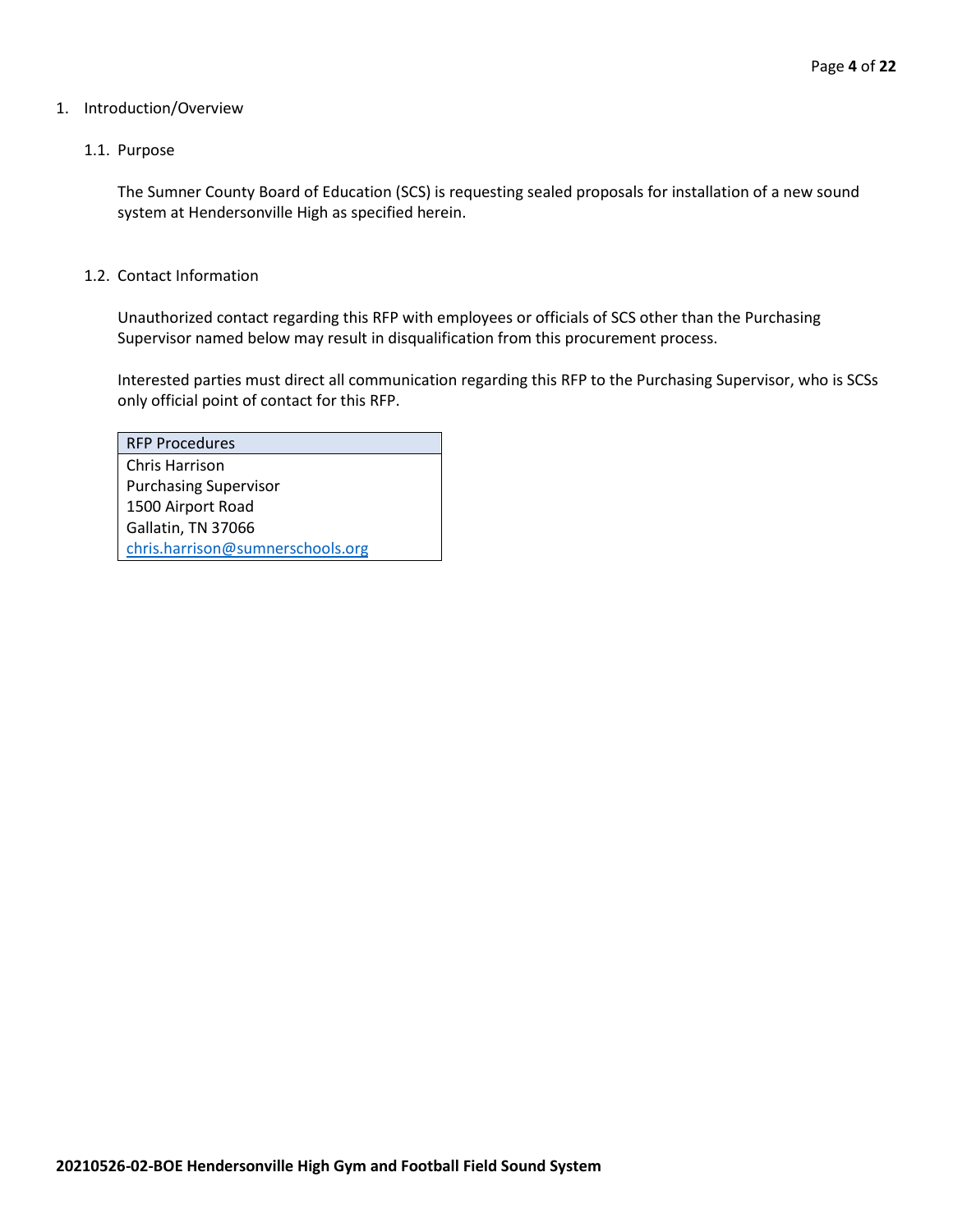## 2. Requirements

## 2.1. Scope of Work / Specifications

The project requires the installation of a new gymnasium sound system and football field sound system at Hendersonville High (123 Cherokee Road, Hendersonville, TN 37075). All equipment and materials shall be new, not used. The successful bidder shall provide a complete, turnkey project installation, which includes all necessary equipment, materials, labor and freight. The successful bidder shall also provide the initial system design and programming, which shall be coordinated with school staff. The bidder is encouraged to complete a site visit to verify the existing conditions and conduct any field verifications deemed necessary. All visitors are required to check-in at the front office and submit any required identification. It is the intention of SCS to award all areas included in the bid specification. SCS reserves the right to award only the areas to which funding is available.

The bid shall include on-site training plus additional remote support via phone for 1 year. The bid shall also include a warranty that consists of full parts and labor coverage for 1 year, excluding intentional damage (theft, spilled beverages, etc.).

The bid packet must include a list of all the proposed equipment.

Power shall be obtained by utilizing existing wiring, where applicable, or by installation of appropriate power by a licensed electrician (bidder provided).

The specification below will include a description of the work and a sample list of equipment.

## **Gymnasium Main System**

The main gym system will include twenty (20) speakers positioned in five rows (2 for balconies, 2 for lower seating and 1 for the floor) with each row containing four (4) speakers. The electronics cabinet will contain an audio mixer, audio amplifiers, power conditioner, handheld wireless microphone system, media player (CD, CD-R, MP3, USB Drive, Bluetooth, etc.) and a locking storage drawer for remotes and microphones.

| Qty            | <b>Gymnasium Main System</b>                            |  |
|----------------|---------------------------------------------------------|--|
| 20             | EV ZLX12 Audio Speaker                                  |  |
| 20             | <b>EZ ZLX-BRKT Mounting Bracket</b>                     |  |
| 1              | Denon DN-312X Audio Mixer                               |  |
| 3              | Crown DCI 600 Audio Amplifier                           |  |
| 2              | <b>Furman M-8X2 Power Conditioner</b>                   |  |
| 1              | Denon DN-500CB Media Player                             |  |
| $\overline{2}$ | Shure UA864US Remote Antenna                            |  |
|                | Shure BLX24R/B58-H9 Handheld Wireless Microphone System |  |
| 1              | On-Stage Heavy Duty Black Microphone Stand with Boom    |  |
|                | V7 RMWC12 Wall Mount Rack Cabinet                       |  |
|                | Nave Point D2 2 Space Drawer                            |  |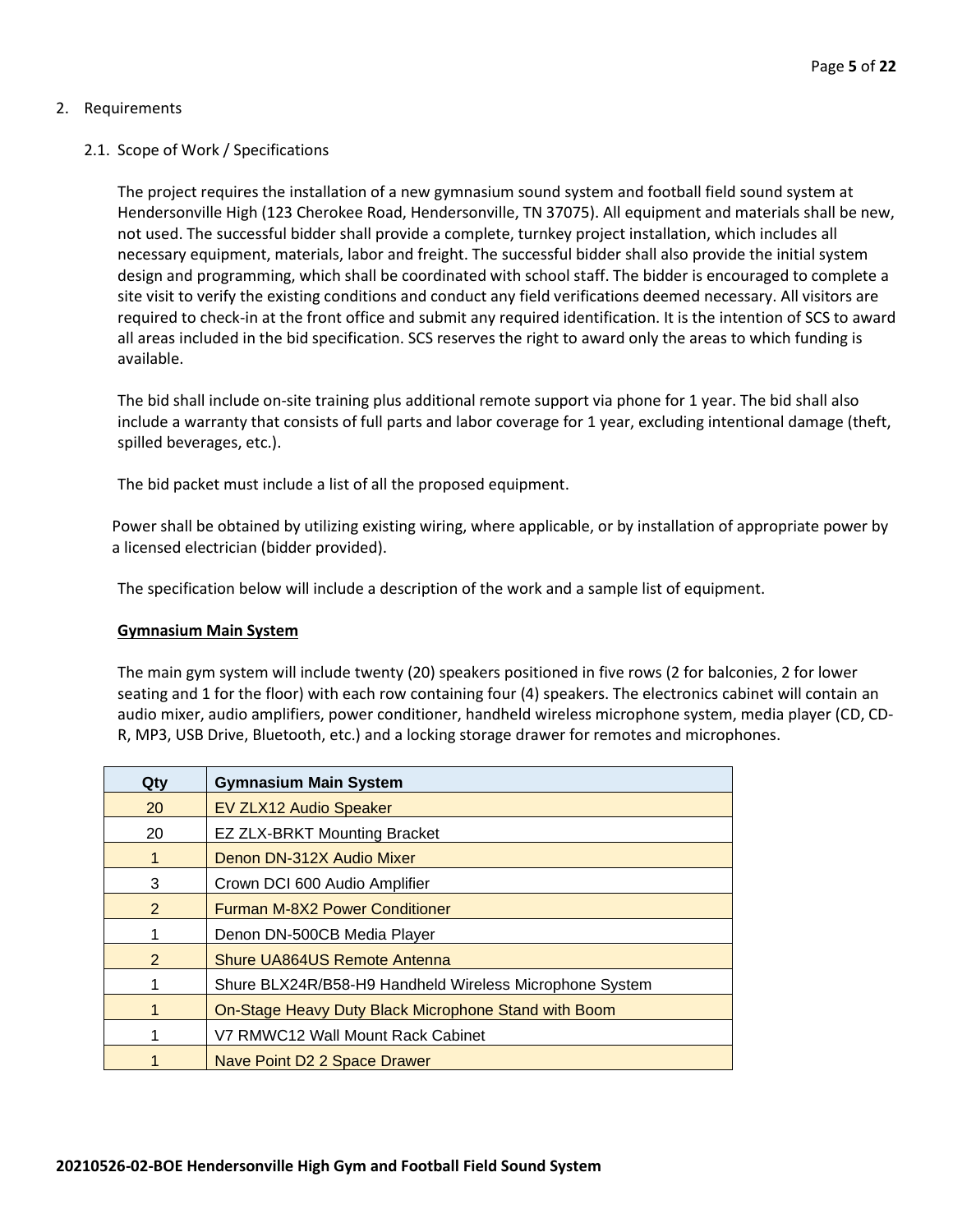## **Gymnasium Wireless Portable Case**

The wireless portable case will be used at the scorer's table. It will include a simple mixer, connections for phone/laptop and an announcer microphone with on/off switch. The case will transmit wirelessly to the main electronics cabinet.

| Qty | <b>Gym Wireless Portable Case</b>                          |  |
|-----|------------------------------------------------------------|--|
| 1   | Gator G-PRO-6U-13 Portable Case                            |  |
|     | Denon DN-312X Audio Mixer                                  |  |
|     | <b>Furman M-8X2 Power Conditioner</b>                      |  |
|     | Alto Stealth Wireless Audio Transmitter Receiver System    |  |
|     | <b>Gator GRW-DRWSH2 2 Space Shallow Drawer</b>             |  |
|     | Stage Right 615108 Announcer Microphone with On/Off Switch |  |

## **Football Field**

The football field system will include a complete electronics package overhaul, replacement and repositioning of current speakers plus the addition of a speaker aimed at the concession/parking area to give the correct sound coverage and a wireless microphone system.

| Qty            | <b>Football Field</b>                                                  |  |
|----------------|------------------------------------------------------------------------|--|
| 4              | Community R2-77Z Outdoor Audio Speaker                                 |  |
| 4              | Community TRC400 70 Volt Transformer                                   |  |
| $\overline{4}$ | Adaptive Technologies PM-BAND-90 Outdoor Tower Banding Kit             |  |
| 2              | Adaptive Technologies PM-DA-48 Horizontal Arm Extension                |  |
| $\overline{2}$ | Adaptive Technologies PM-SAFETY-6DSS Safety Tower Mount Kit            |  |
| 2              | Adaptive Technologies PM-MOUNT-6UP Tower Clamp                         |  |
| 1              | Shure BLX24R/B58-H9 Handheld Wireless Microphone System                |  |
| 1              | Shure BLX14R/W93-H9 Beltpack Wireless Microphone System<br>(Ref/Track) |  |
| 1              | Shure WA661 On/Off Toggle Switch for Beltpack Transmitter              |  |
| 2              | Shure UA864US Wireless System Antenna                                  |  |
| 1              | Shure UA844+SWB Wireless System Antenna Distribution                   |  |
| 2              | Shure UA825 Antenna Cable                                              |  |
| $\overline{2}$ | Micro Dot 4016 Dual Earset Microphone - Shure Termination              |  |
| 3              | Crown CDi 2000 Audio Amplifier                                         |  |
| $\overline{2}$ | <b>Furman M-8X2 Power Conditioner</b>                                  |  |
| 1              | Denon DN-312X Audio Mixer                                              |  |
| 1              | Denon DN-500CB Media Player                                            |  |
| 1              | Stage Right 615108 Announcer Microphone with On/Off Switch             |  |
| 1              | V7RMWC12 12 Space Rack Cabinet                                         |  |
| 1              | Nave Point D2 2 Space Drawer                                           |  |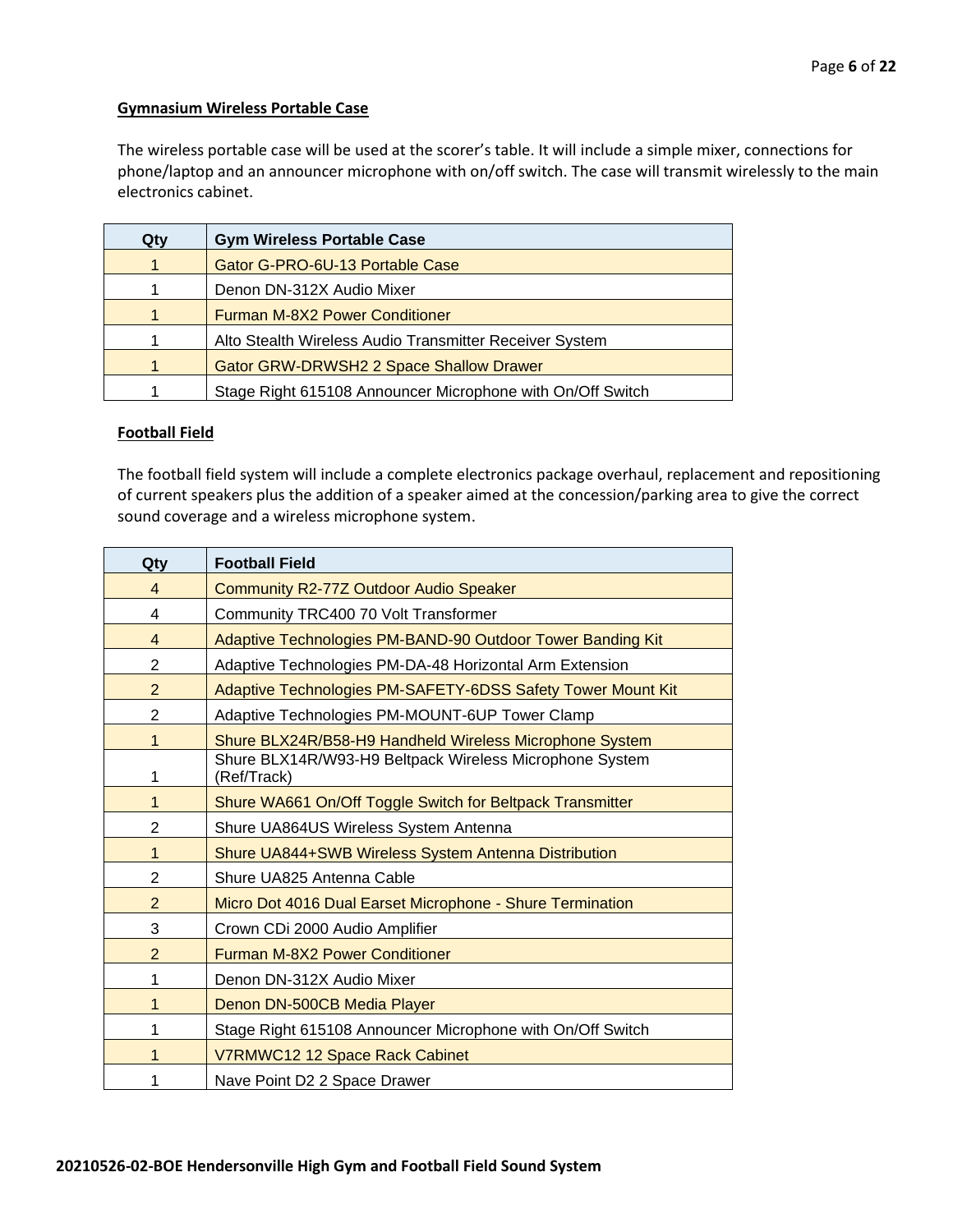### 2.2. Standard Contractor Obligations

- Shall provide and obtain all necessary materials, equipment and labor to perform all items listed in the Scope of Work.
- Shall provide and obtain all necessary permits and schedule all necessary inspections with Local, County, etc. agencies as required by law.
- Shall dispose of all generated waste materials in compliance with all Local, State and Federal guidelines, regulations and requirements.
- Shall have property trained and experienced staff to facilitate the services specified in the Scope of Work. If applicable, the Contractor shall provide documentation that staff has received the manufacturers' certification to complete the services specified in the Statement of Work.
- 3. Source Selection and Contract Award
	- Award(s), if made, will be made to the Responsive and Responsible proposer(s) whose proposal is most advantageous to SCS, taking into consideration price and the other evaluation criteria set forth in the RFP.
		- o General Criteria to be determined "Responsive"
			- Does the proposal include all required information, included completed attachment forms and affidavits?
			- Was the proposal delivered on or before the stated deadline? Did it include the required number of copies (hard & electronic)?
		- o General Criteria to be determined "Responsible"
			- Does the Proposer demonstrate an understanding of SCSs needs and proposed approach to the project?
			- Does the Proposer possess the ability, capacity, skill and financial resources to provide the service?
			- Can the Proposer take upon itself the responsibilities set forth in the RFP and produce the required outcomes in a timely fashion?
			- Does the Proposer have the character, integrity, reputation, judgement, experience and efficiency required for the project?
	- SCS reserves the right to enter into discussions with Proposers which have submitted proposals determined to be reasonably like of being considered for selection to assure a full understanding of and responsiveness to the RFP requirements. Every effort shall be afforded to assure fair and equal treatment with respect to the opportunity for discussion and/or revision of their respective proposals.
	- Upon mutual agreement by both parties, SCS shall grant the right to extend the terms, conditions and prices of contract(s) awarded from this RFP to other Institutions (such as State, Local and/or Public Agencies) who express an interest in participating in any contract that results from this RFP. Each of the "piggyback" Institutions will issue their own purchasing documents for purchase of the goods/services. Proposer agrees that SCS shall bear no responsibility or liability for any agreements between Proposer and the other Institution(s) who desire to exercise this option.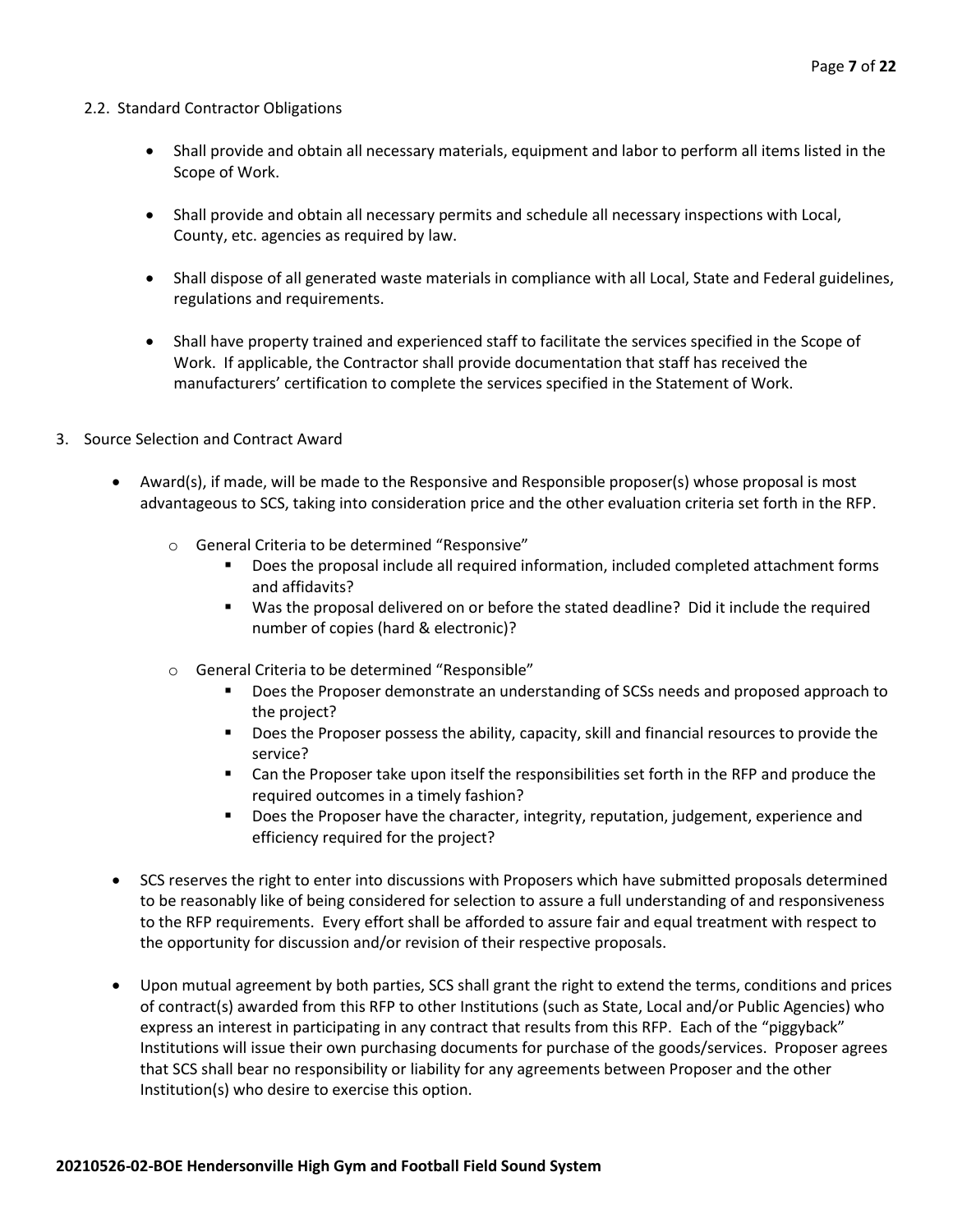- Contractors awarded construction projects for the improvement of real property will be required to provide the following:
	- o Signed AIA Document
	- o Retainage Account Agreement & Evidence of Open Account (per Tenn. Code Ann. § 66-34-104)
	- o Payment and Performance Bonds
	- o Certificate of Liability Insurance
	- o Sumner County Business License
	- o Current Copy of W9

### 4. Schedule of Events

| <b>RFP Issued</b>              | May 13, 2021                         |  |
|--------------------------------|--------------------------------------|--|
| <b>RFP Submission DEADLINE</b> | May 26, 2021 @ 10:30 a.m. Local Time |  |

## 5. Instructions for Proposal

## 5.1. Required Forms

- Proposer must complete and submit the Attachments in Section 6. Attachments may be omitted depending on the RFP requirements. Refer to the Table of Contents for omitted Attachments.
- Evidence of a valid State of Tennessee Business License and/or Sumner County Business License.
- For all vendors with annual purchases in excess of \$50,000; a Sumner County Business License must be on file with the SCS Finance Department. Evidence of the license must be provided within ten (10) working days following notification of award; otherwise, SCS may rescind its acceptance of the Proposer's proposal.
- Copy of State of Tennessee License (if applicable) in respective field.
- If applicable, the Proposer must include a copy of the contract(s) the Proposer will submit to be signed.

## 5.2. New Vendors

- To comply with Internal Revenue Service requirements, all vendors who perform any type of service are required to have a current IRS Form W-9 on file with the SCS Finance Department. It is a mandatory requirement to complete the IRS Form W-9 (Attachment 6.9) included in this RFP.
- To comply with the **Tennessee Lawful Employment Act (50-1-702 and 50-1-703)**, non-employees (individuals paid directly by the employer in exchange for the individual's labor or services) must have on file one (1) of the following documents:
	- o A valid Tennessee driver's license or photo identification;
	- $\circ$  A valid driver's license or photo identification from another state where the license requirements are at least as strict as those in Tennessee;
	- o A birth certificate issued by a U.S. state, jurisdiction or territory;
	- o A U.S. government issued certified birth certificate;
	- o A valid, unexpired U.S. passport;
	- o A U.S. certificate of birth abroad (DS-1350 or FS-545)
	- o A report of birth abroad of a U.S. citizen (FS-240);
	- o A certificate of citizenship (N560 or N561);

## **20210526-02-BOE Hendersonville High Gym and Football Field Sound System**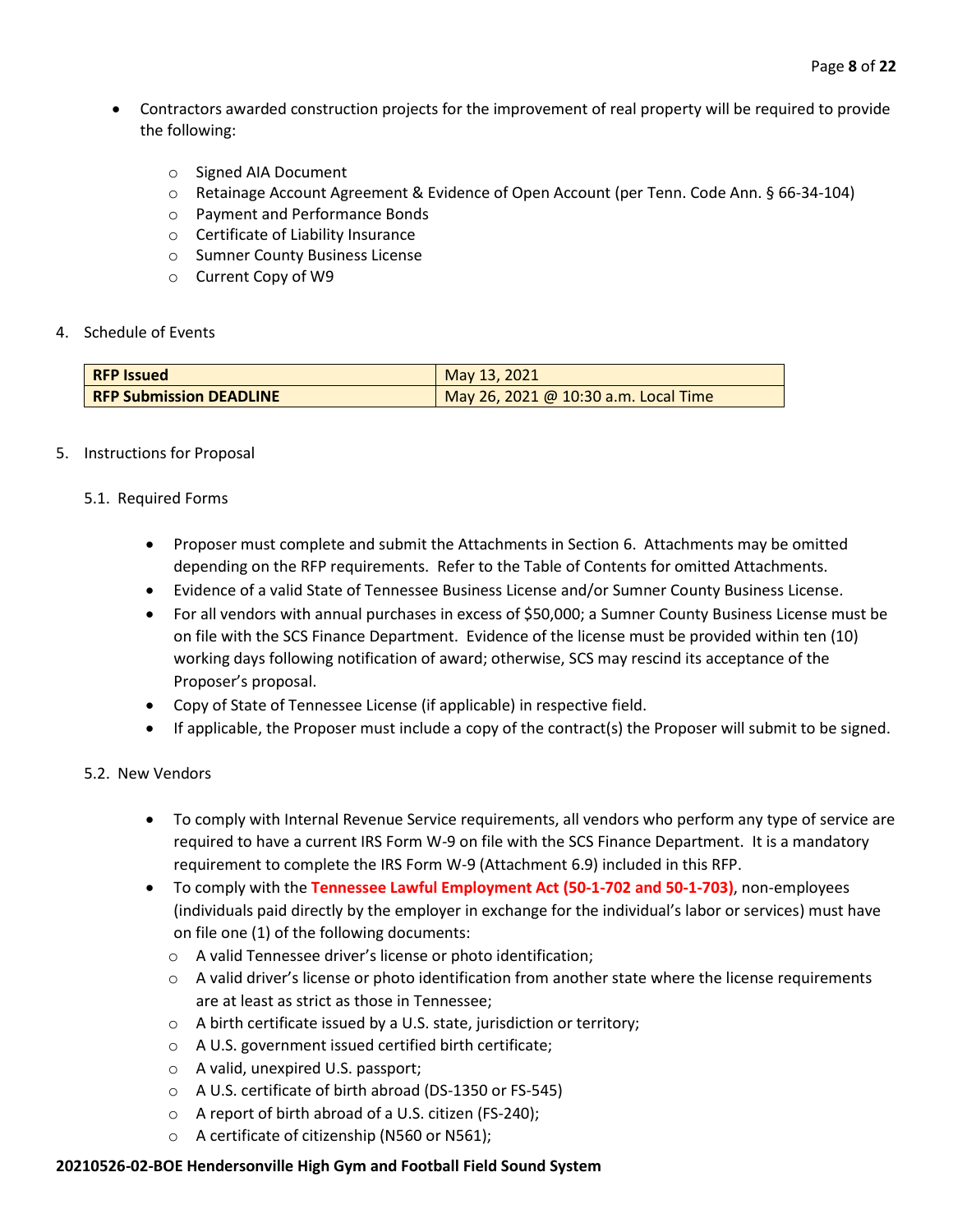- o A certificate of naturalization (N550, N570 or N578);
- o A U.S citizen identification card (I-197 or I-179); or
- o Valid alien registration documentation or other proof of current immigration registration recognized by the United States Department of Homeland Security that contains the individual's complete legal name and current alien admission number or alien file number (or numbers if the individual has more than one number).
- 5.3. Acknowledgement of Insurance Requirements

By submitting a proposal, Proposer acknowledges that it has read and understands the insurance requirements for the proposal. The Proposer who may have employees, contractors, subcontractors or agents working on SCS properties shall carry current certificates for general and professional liability insurance and for workers' compensation as indicated below. The owner or Principal of each Proposer must also be insured by workers' compensation if they perform any of the services on SCS properties. There will be no exceptions to the insurance requirement. Proposer also understands that the evidence of required insurance must be submitted within fifteen (15) working days following notification of its offer being accepted; otherwise, SCS may rescind its acceptance of the Proposers proposal.

## • **General Liability**

| <b>General Aggregate</b> | \$2,000,000 |
|--------------------------|-------------|
| <b>Each Occurrence</b>   | \$1,000,000 |

## • **Workers Compensation**

| <b>Workers Compensation</b> | <b>Tennessee Statutory Limits</b> |
|-----------------------------|-----------------------------------|
| <b>Employer's Liability</b> | \$500,000                         |

## 5.4. Clarification and Interpretation of RFP

The words "must" and "shall" in the RFP indicate mandatory requirements. Taking exception to any mandatory requirement shall be considered grounds for rejection. There are other requirements that SCS considers important but not mandatory. It is important to respond in a concise manner to each section and submit an itemized list of all exceptions.

## 5.5. Proposal Package

The package containing the proposal must be sealed and clearly marked on the outside of the package:

## **"20210526-02-BOE Hendersonville High Gym and Football Field Sound System" DO NOT OPEN**

All sealed proposals packages must include all of the following. Any sealed proposals are subject to rejection as non-conforming if any applicable item is not included.

- One (1) Complete Original
- Original Signature on Original Proposal. NO copied or digital signatures.

## **20210526-02-BOE Hendersonville High Gym and Football Field Sound System**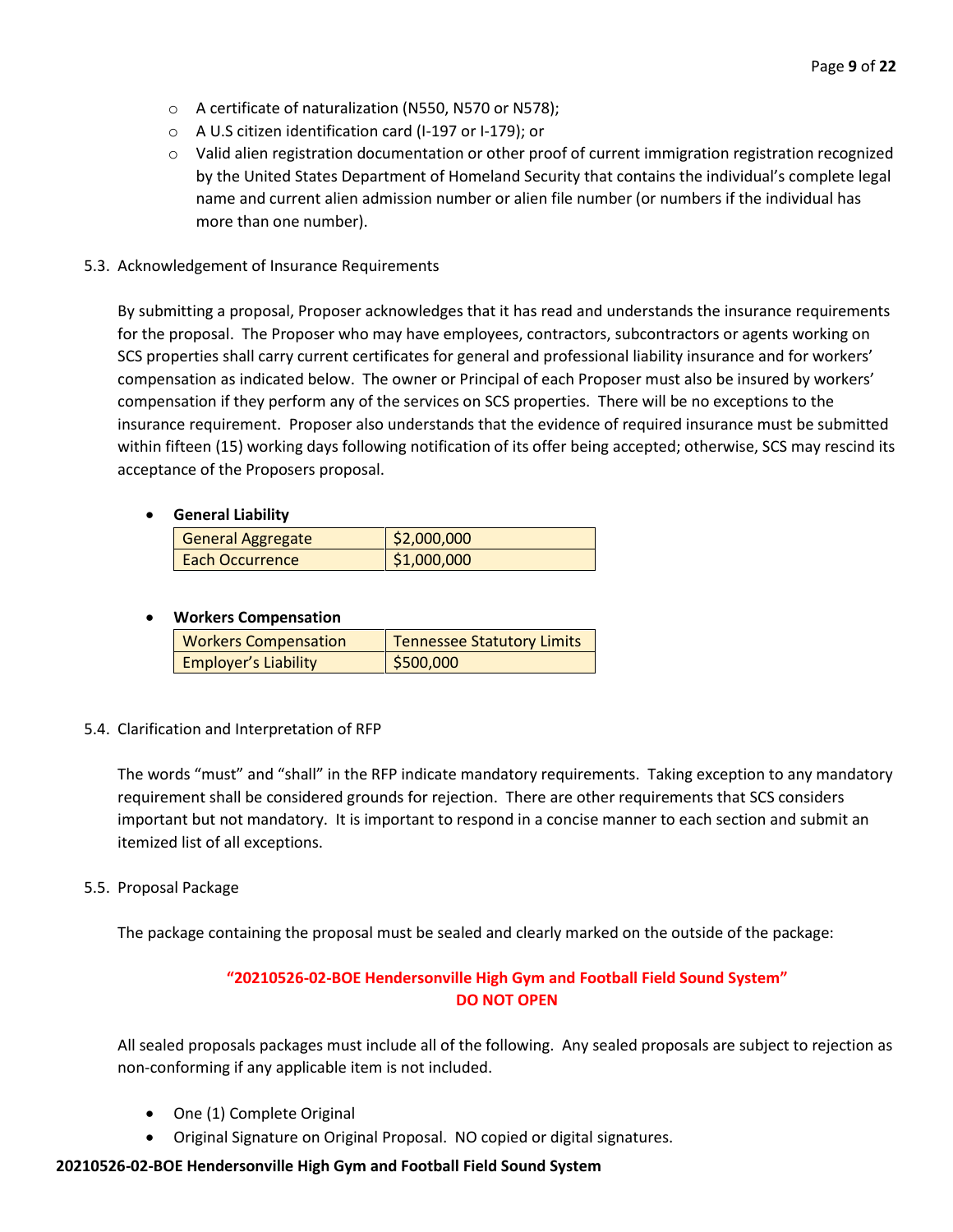## The outside of the proposal package must be labeled as follows (if applicable) per **T.C.A § 62-6-119**:

- 1. The name, license number, expiration date thereof, and license classification of the contractor applying to bid for the prime contract;
- 2. The name, license number, expiration date thereof, and license classification of the contractor applying to bid for the masonry contract where the total cost of the materials and labor for the masonry portion of the construction project exceeds one hundred thousand dollars (\$100,000);
- 3. The name, license number, expiration date thereof, and license classification of the contractor applying to bid for the electrical, plumbing, heating, ventilation, or air conditioning contracts except when such contractor's portion of the construction project is less than twenty-five thousand dollars (\$25,000);
- 4. For each vertical closed loop geothermal heating and cooling project, the company name, department of environment and conservation license number, classification (G, L or G,L) and the expiration date, except when the geothermal portion of the construction project is in an amount less than twenty-five thousand dollars (\$25,000);
- 5. Prime contractor bidders who are to perform the masonry portion of the construction project which exceeds one hundred thousand dollars (\$100,000), materials and labor, the electrical, plumbing, heating, ventilation or air conditioning or the geothermal heating and cooling must be so designated; and
- 6. Only one (1) contractor in each of the classifications listed above shall be written on the bid envelope.

Failure of any bidder to furnish the required information shall void such bid and such bid shall not be considered.

#### 5.6. Delivery of Proposals

Sealed proposals will be accepted until **May 26, 2021 @ 10:30 a.m. Local Time**. Proposals received after that time will be deemed invalid. Vendors mailing proposal packages must allow sufficient time to ensure receipt of their package by the time specified. SCS shall not accept proposals via electronic transmission such as email, fax, etc. There will be no exceptions. Proposals will be opened and read aloud. The reading of the bids will begin at **10:30 a.m. Local Time**.

Due to the nature of deliveries to the SCS Support Services Facility by carriers such as UPS, FedEx and such like; the proposal package will be accepted if the date and time on the delivery confirmation are indicated to be on or before the Proposal Deadline.

Delivery Address: Sumner County Board of Education Attn: Purchasing Supervisor 1500 Airport Road Gallatin, TN 37066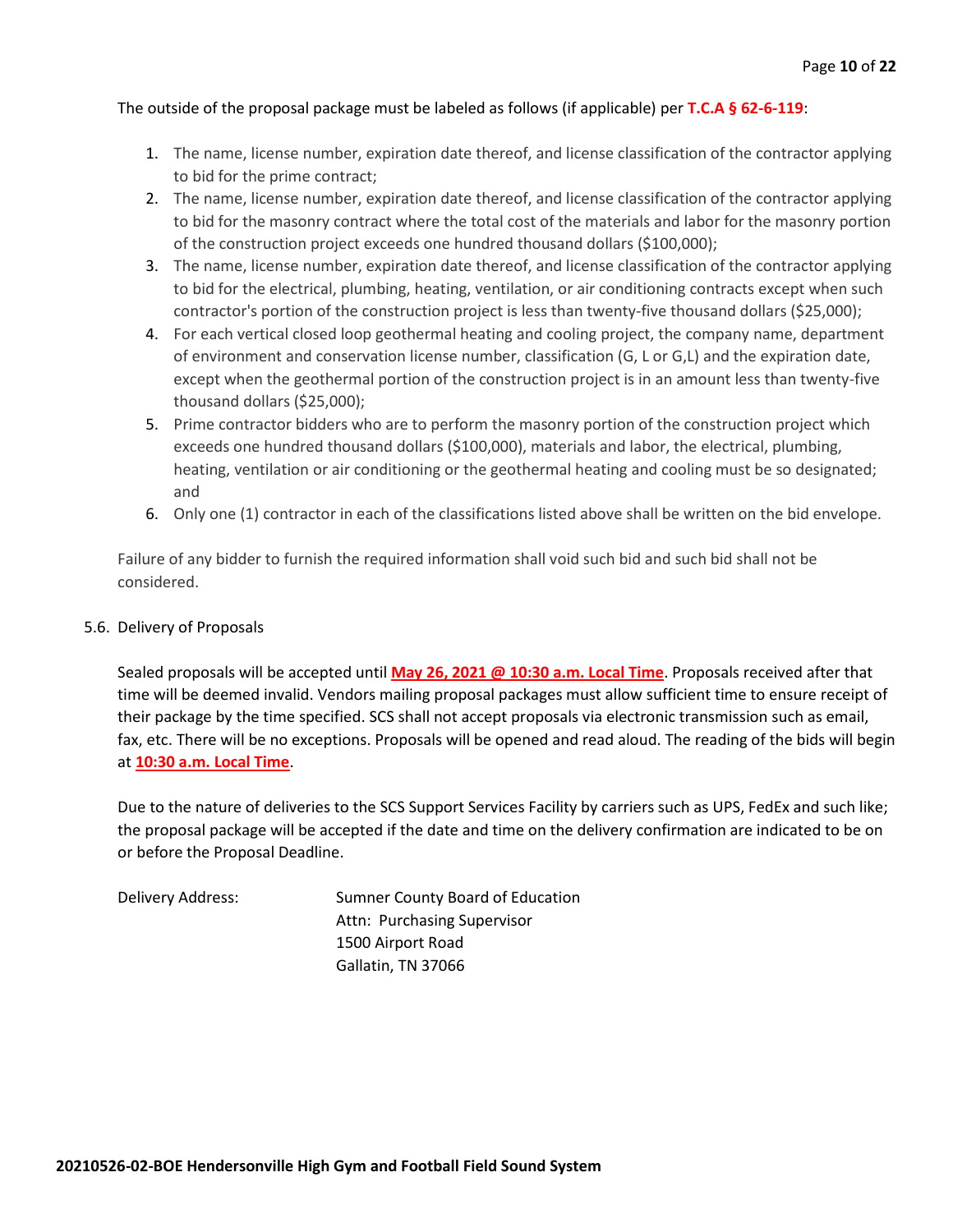#### 5.7. Evaluation of Proposals

The SCS Purchasing Supervisor will first examine the proposals to reject those that are clearly non-responsive to the stated requirements. Proposers who are determined to be non-responsive and/or non-responsible will be notified of this determination.

The evaluation process will include the following factors:

- Company Experience and Qualifications
	- o The nature and scope of the Proposers business.
	- $\circ$  The number of years the Proposer has been licensed to do business.
	- $\circ$  The number of years the Proposer has been providing the requested services.
	- o How many similarly sized or larger K-12 clients have you contract with?
- Compensation/Price Data
	- o Address all costs associated with performance of the contracted services.
- Past Performance and References
	- $\circ$  Provided a minimum of three (3) client references for similar projects in size and scope successfully completed by Proposer within the last three (3) years. Attachment 6.3.
	- $\circ$  SCS may also consider other sources of pertinent past performance information, including the districts own experience with the Proposer.
- 5.8. Request for Clarification of Proposals

Requests for clarification of proposals shall be distributed by the Purchasing Supervisor in writing (or email).

## 5.9. Protests

In the event that any interested party finds any part of the listed specifications, terms or conditions to be discrepant, incomplete or otherwise questionable in any respect; it shall be the responsibility of the concerned party to notify the SCS Purchasing Office of such matters immediately upon receipt of the RFP. All notifications must be sent to the Purchasing Supervisor via email at [purchasing@sumnerschools.org.](mailto:purchasing@sumnerschools.org)

Any actual or prospective Proposer who is aggrieved in connection with the RFP or award of a contract may protest to the Purchasing Supervisor and/or the Sumner County Board of Education at its regularly scheduled meeting.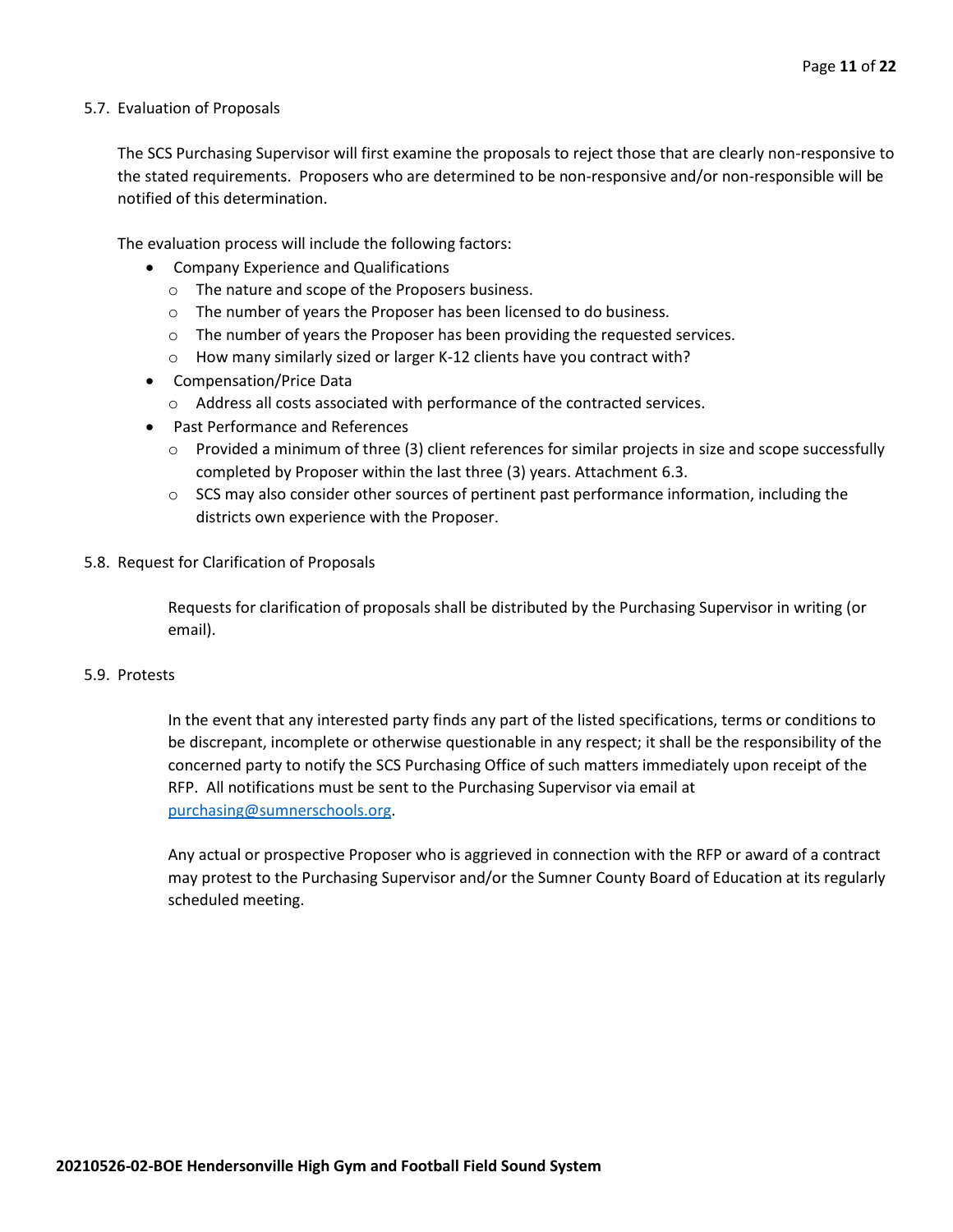## **ATTACHMENT 6.1 - Contact Information**

| <b>Company Legal Name:</b>                 |  |          |  |
|--------------------------------------------|--|----------|--|
| <b>Company Official Address:</b>           |  |          |  |
|                                            |  |          |  |
|                                            |  |          |  |
| Company Web Site (URL):                    |  |          |  |
|                                            |  |          |  |
| Contact Person for project administration: |  |          |  |
|                                            |  |          |  |
|                                            |  |          |  |
|                                            |  |          |  |
|                                            |  | (office) |  |
|                                            |  | (mobile) |  |
|                                            |  |          |  |
|                                            |  |          |  |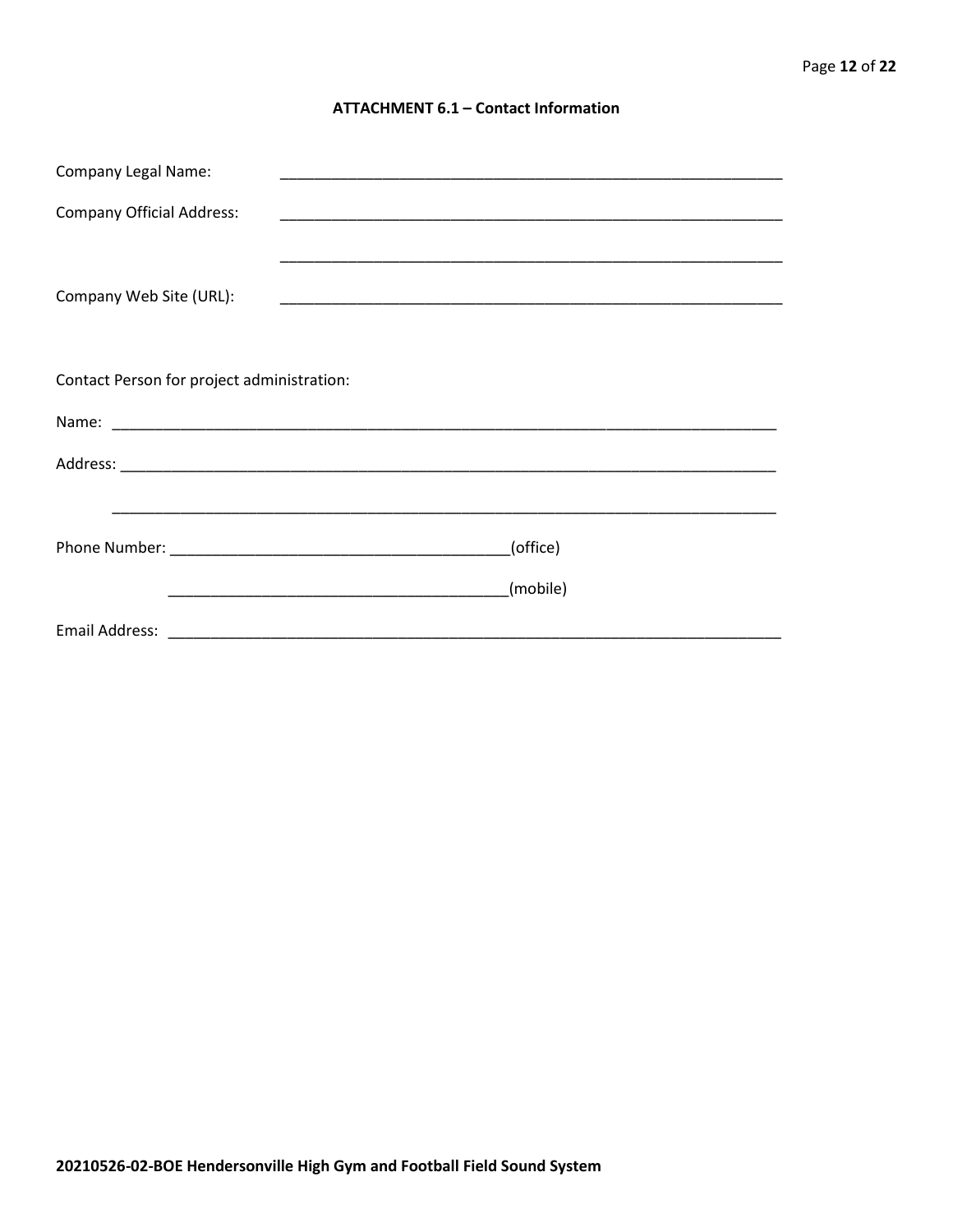

Attn: Purchasing Supervisor 1500 Airport Road Gallatin, TN 37066

## **ATTACHMENT 6.2 – Bid Form/Certification**

Date \_\_\_\_\_\_\_\_\_\_\_\_\_\_\_\_\_\_\_\_\_\_\_\_\_\_\_\_\_\_\_\_

| <b>Gymnasium Main System</b>            |  |
|-----------------------------------------|--|
| <b>Gymnasium Wireless Portable Case</b> |  |
| <b>Football Field</b>                   |  |
| <b>Installation</b>                     |  |
| <b>GRAND TOTAL</b>                      |  |

\*Contractor must include a list of the proposed equipment on a separate page.

By checking this box, Proposer agrees that SCS reserves the right to extend the terms, conditions and prices of this contract to other Institutions (such as State, Local and/or Public Agencies) who express an interest in participating in any contract that results from this RFP. Each of the piggyback Institutions will issue their own purchasing documents for the goods/service. Proposer agrees that SCS shall bear no responsibility or liability for any agreements between Proposer and the other Institution(s) who desire to exercise this option.

By Signing below, Proposer certifies they have carefully examined all instructions, requirements, specifications, terms and conditions of the RFP and certifies:

- It is a reputable company regularly engaged in providing goods and/or services necessary to meet the requirements, specifications, terms and conditions of the RFP.
- All statements, information and representations prepared and submitted in response to the RFP are current, complete, true and accurate. Proposer acknowledges that the Sumner County Board of Education (SCS) will rely on such statements, information and representations in selecting the successful proposer(s).
- That the prices quoted shall be SCSs pricing for the products and/or service.
- It shall be bound by all statements, representations, warranties and guarantees made in its proposal.
- Proposer acknowledges that the contract may be canceled if any conflict of interest or appearance of a conflict of interest is discovered by SCS, in its sole discretion.
- All purchase orders must be duly authorized and executed by SCS and subject to the terms and conditions of the RFP.

| Title<br><u> 1989 - Johann John Stone, Amerikaansk politiker (* 1908)</u> |  |  |  |  |
|---------------------------------------------------------------------------|--|--|--|--|
|                                                                           |  |  |  |  |
|                                                                           |  |  |  |  |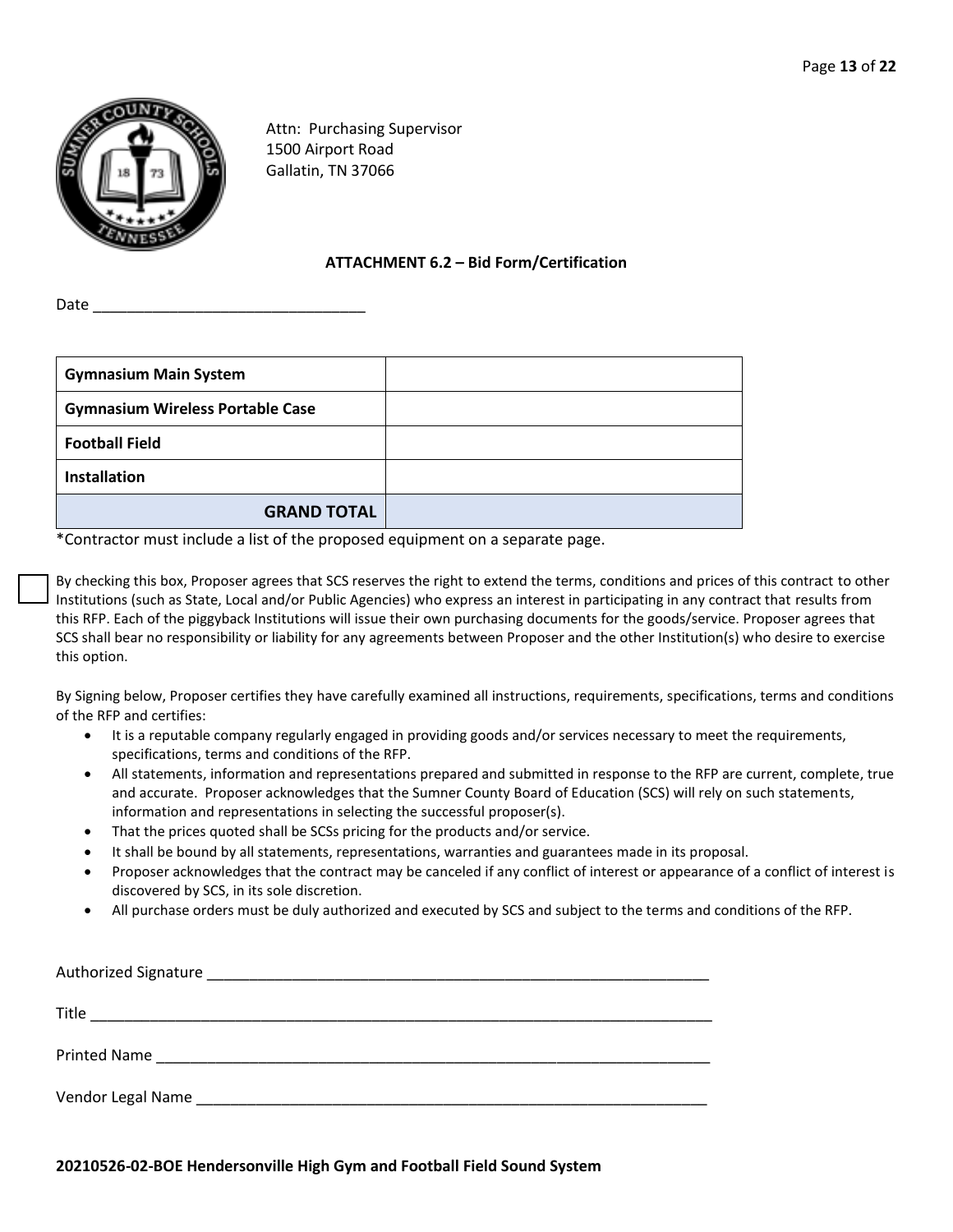## **ATTACHMENT 6.3 - References**

| 1. |                                    |  |
|----|------------------------------------|--|
|    |                                    |  |
|    |                                    |  |
|    |                                    |  |
|    |                                    |  |
|    |                                    |  |
| 2. |                                    |  |
|    |                                    |  |
|    |                                    |  |
|    |                                    |  |
|    |                                    |  |
|    |                                    |  |
| З. |                                    |  |
|    |                                    |  |
|    |                                    |  |
|    |                                    |  |
|    |                                    |  |
|    |                                    |  |
|    | 4. Project Name/Location: ________ |  |
|    |                                    |  |
|    |                                    |  |
|    |                                    |  |
|    |                                    |  |
|    |                                    |  |

\*Proposers may copy this page and submit additional references.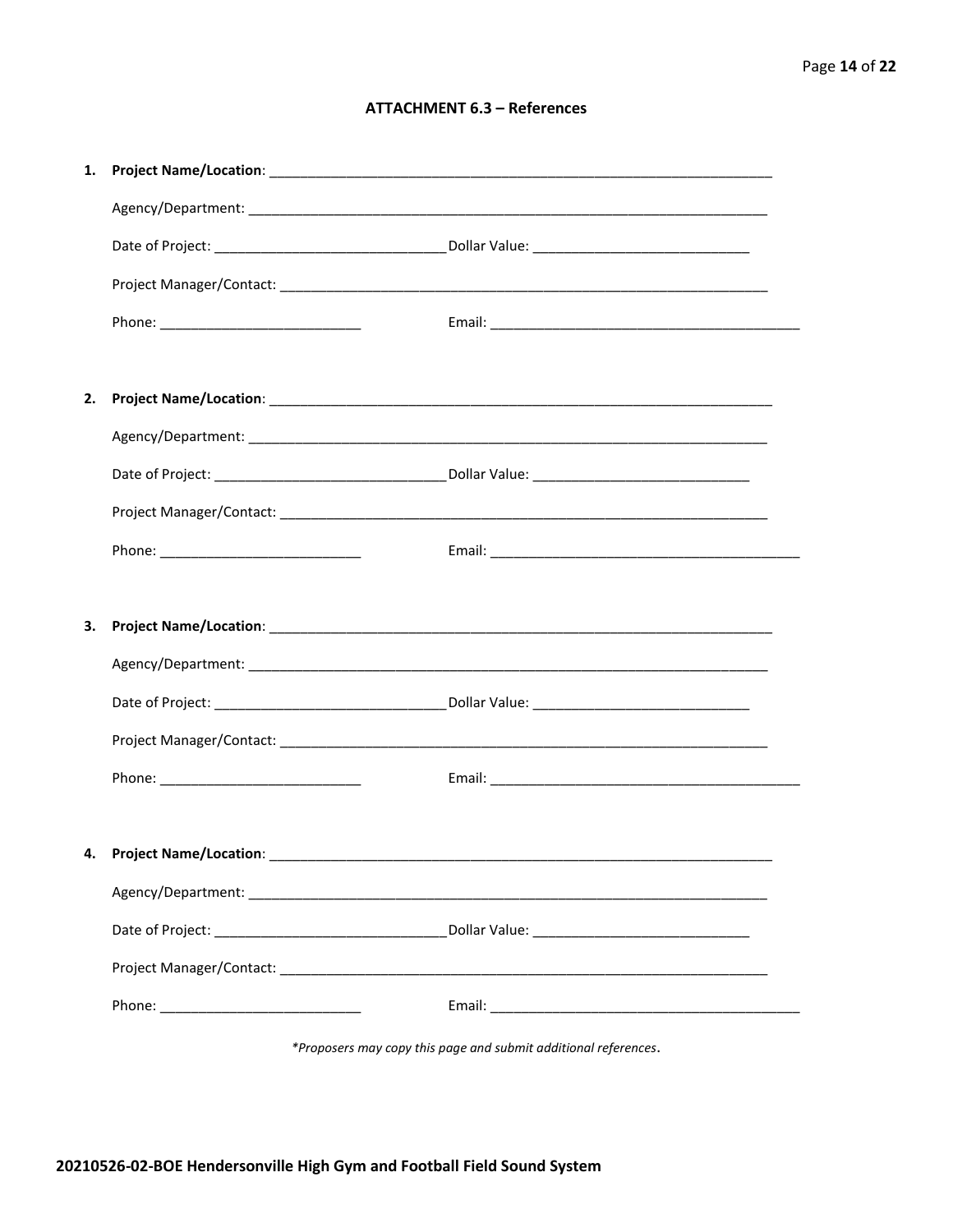## **ATTACHMENT 6.4 – Certification of Non-Collusion & Debarment or Suspension**

The undersigned Proposer certifies that they are duly authorized to execute this contract, that this company, corporation, firm, partnership or individual has not prepared this proposal in collusion with any other respondent, and that the contents of this proposal as to prices, terms or conditions of said proposal have not been communicated by the undersigned nor by any employee or agent to any other person engaged in this type of business prior to the official opening of this proposal.

The undersigned Proposer certifies, to the best of its knowledge and belief, that it and its principals:

- Are not presently debarred, suspended, proposed for debarment, declared ineligible or voluntarily excluded from participation in transactions under federal non-procurement programs by any federal department or agency;
- Have not, within the three-year period preceding the proposal, had one or more public transactions (federal, state or local) terminated for cause or default; and
- Are not presently indicated or otherwise criminally or civilly charged by a government entity (federal, state or local) and have not, within the three-year period preceding the bid, been convicted or had a civil judgement rendered against it:
	- $\circ$  For the commission of fraud or a criminal offense in connection with obtaining, attempting to obtain or performing a public transaction (federal, state or local) or a procurement contract under such a public transaction;
	- $\circ$  For the violation of federal or state antitrust statutes, including those proscribing price fixing between competitors, the allocation of customers between competitors, or bid rigging; or
	- $\circ$  For the commission of embezzlement, theft, forgery, bribery, falsification or destruction of records, making false statements, or receiving stolen property.

I understand that a false statement on this certification may be grounds for the rejection of this proposal or the termination of the award. In addition, under 18 U.S.C. 1001, a false statement may result in a fine of up to \$10,000 or imprisonment for up to five years, or both.

Company:

Respondent Signature: \_\_\_\_\_\_\_\_\_\_\_\_\_\_\_\_\_\_\_\_\_\_\_\_\_\_\_\_\_\_\_\_\_\_\_\_\_\_\_\_\_\_\_\_\_\_\_\_\_\_\_\_\_\_\_\_\_\_\_\_\_\_\_\_\_\_

Respondent (Print Name & Title): \_\_\_\_\_\_\_\_\_\_\_\_\_\_\_\_\_\_\_\_\_\_\_\_\_\_\_\_\_\_\_\_\_\_\_\_\_\_\_\_\_\_\_\_\_\_\_\_\_\_\_\_\_\_\_\_\_

Date: \_\_\_\_\_\_\_\_\_\_\_\_\_\_\_\_\_\_\_\_\_\_\_\_\_\_\_\_\_\_\_\_\_\_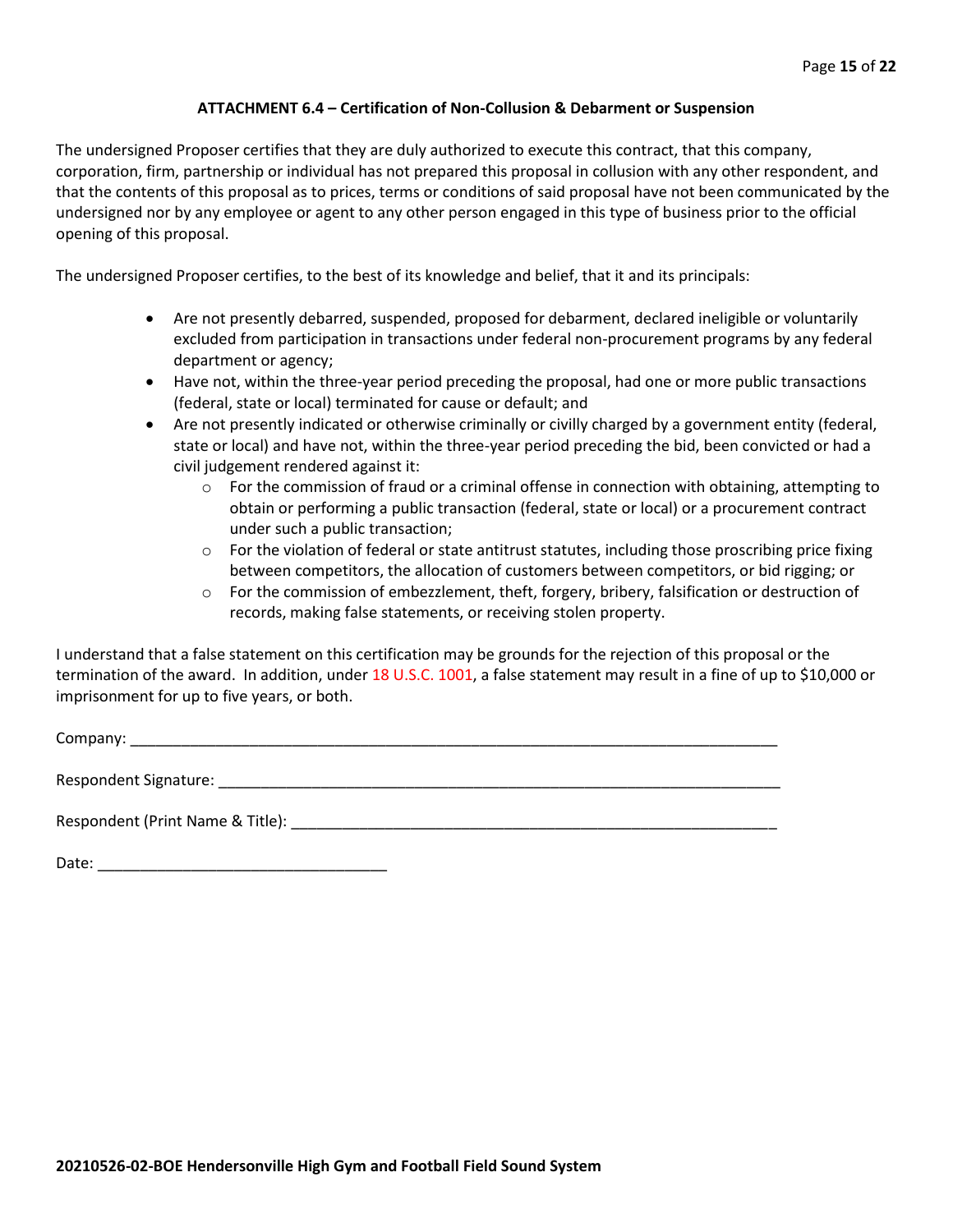### **ATTACHMENT 6.5 – Attestation Re Personnel**

## **ATTESTATION RE PERSONNEL USED IN CONTRACT PERFORMANCE**

| CONTRACTOR LEGAL ENTITY NAME:                                          |  |
|------------------------------------------------------------------------|--|
| FEDERAL EMPLOYER IDENTIFICATION NUMBER:<br>(or Social Security Number) |  |

**The Contractor, identified above, does hereby attest, certify, warrant and assure that the Contractor shall not knowingly utilize the services of an illegal immigrant in the performance of this Contract and shall not knowingly utilize the services of any subcontractor who will utilize the services of an illegal immigrant in the performance of this Contract, T.C.A. § 12-3-309.**

SIGNATURE & DATE:

*NOTICE: This attestation MUST be signed by an individual empowered to contractually bind the Contractor.*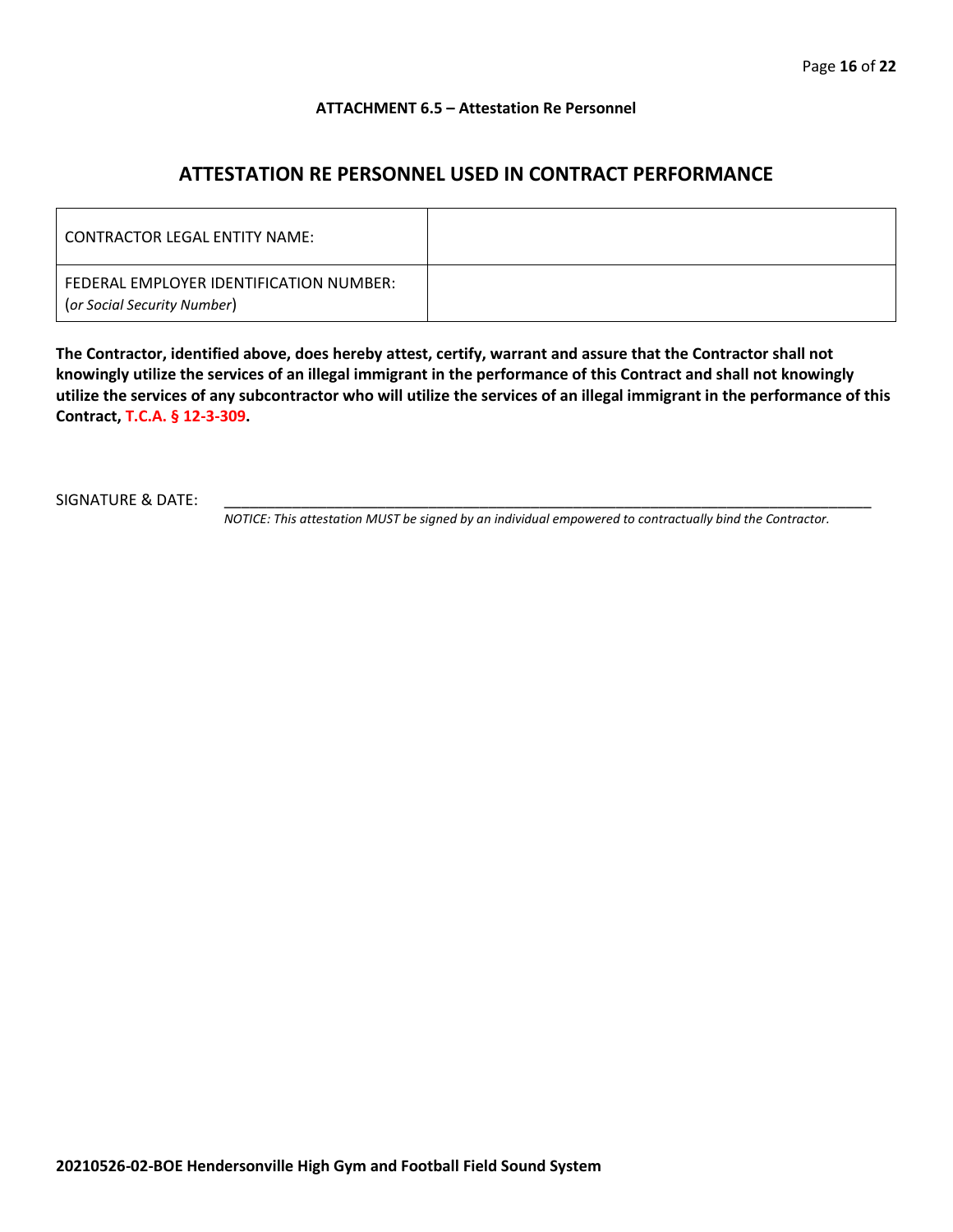#### **ATTACHMENT 6.6 – Drug Free Workplace Affidavit**

The Sumner County Board of Education is committed to maintaining a safe and productive work environment for its employees and to providing high quality service to its citizens. The goal of this policy is for Sumner County Board of Education employees and contractors to remain, or become and remain, drug-free. Abuse and dependency on alcohol and/or drugs can seriously affect the health of employees, contractors and citizens, jeopardize personal safety, impact the safety of others and impair job performance.

STATE OF

**COUNTY OF** \_\_\_\_\_\_\_\_\_\_\_\_\_\_\_\_\_\_\_\_\_\_\_\_\_\_\_\_\_\_\_\_\_

The undersigned, principal officer of

an employer of five (5) or more employees contracting with Sumner County Board of Education to provide goods or services, hereby states under oath as follows:

- 1. The undersigned is a principal officer of (hereinafter referred to as the "Company") and is duly authorized to execute this Affidavit on behalf of the Company.
- 2. The Company submits this Affidavit pursuant to **T.C.A. § 50-9-113**, which requires each employer with no less than five (5) employees receiving pay who contracts with the state and any local government to provide contracted services to submit an affidavit stating that such employer has a drug-free workplace program that complies with Title 50, Chapter 9 of the *Tennessee Code Annotated*.
- 3. The Company is in compliance with **T.C.A. § 50-9-113** and all applicable Federal Laws, Rules and Regulations requiring a drug-free workplace program.

Further affiant saith not.

| <b>Principal Officer:</b>                                                                                       |                                                                                                                   |           |
|-----------------------------------------------------------------------------------------------------------------|-------------------------------------------------------------------------------------------------------------------|-----------|
| <b>STATE OF</b>                                                                                                 |                                                                                                                   |           |
| <b>COUNTY OF</b>                                                                                                |                                                                                                                   |           |
| Before me personally appeared                                                                                   |                                                                                                                   | with whom |
| person executed the foregoing affidavit for the purposes therein contained.                                     | I am personally acquainted (or proved to me on the basis of satisfactory evidence) and who acknowledged that such |           |
| AA Character and the complex should be a find to the first state of the complete state of the complete state of | nn.                                                                                                               |           |

Witness my hand and seal at office this \_\_\_\_\_\_\_\_\_\_\_\_\_\_ day of \_\_\_\_\_\_\_\_\_\_\_\_\_\_\_\_\_\_\_\_\_\_\_\_\_, 20\_\_\_\_\_.

\_\_\_\_\_\_\_\_\_\_\_\_\_\_\_\_\_\_\_\_\_\_\_\_\_\_\_\_\_\_\_\_\_\_\_\_\_\_\_\_\_\_\_\_\_\_\_\_ Notary Public

My commission expires: **Example 20**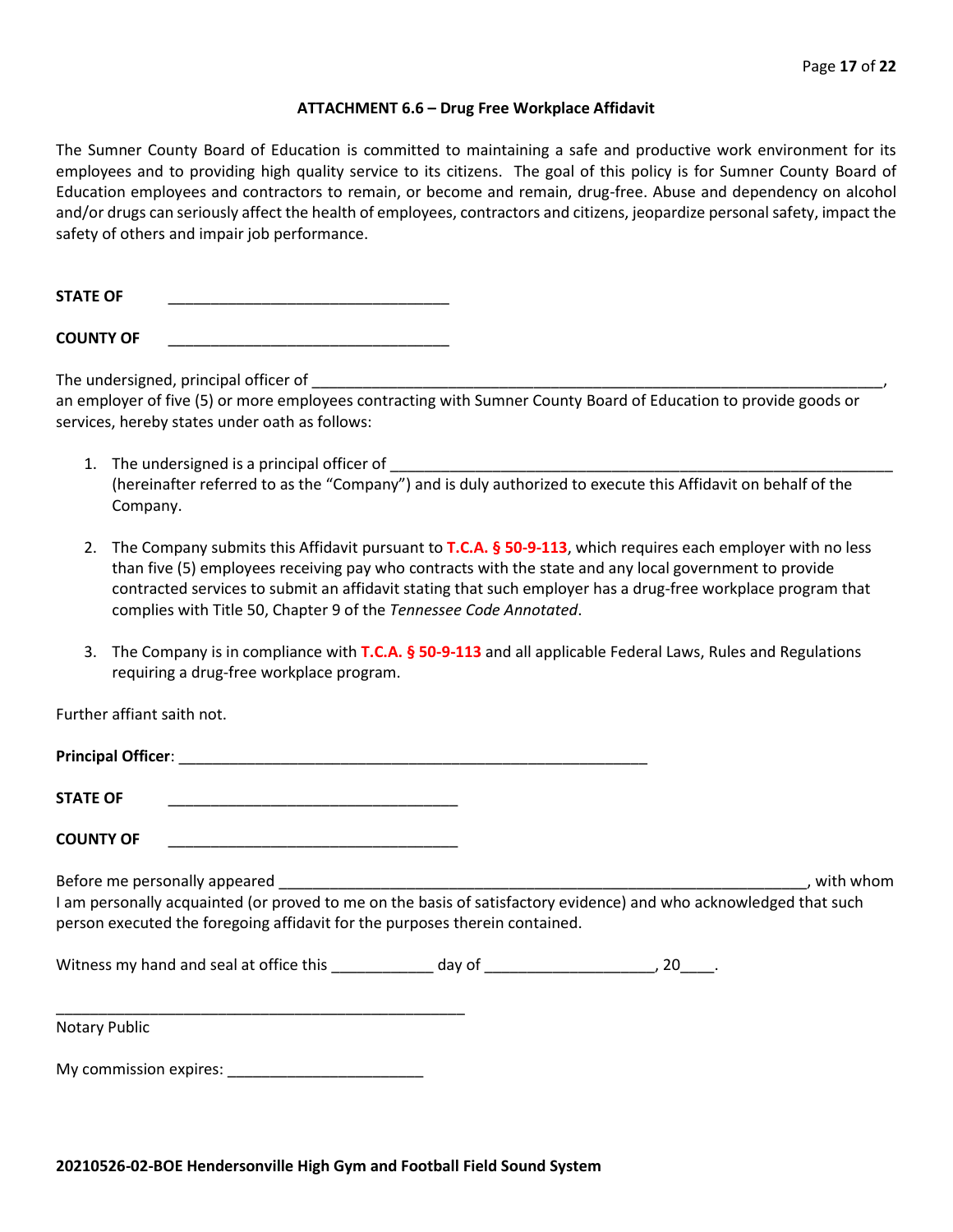## **ATTACHMENT 6.7 – W9**

|                                                                                                                                                                                                                                                                                                                                                                                                                                                                                                                                                                                                                                                                                                                                                                                                                                                                                                                                                                                                                                                                                                                                                                                                                                                                                                                                                                                                                                                                                                                                                                                                                                                                                                                                                                                                                                                                                                                                                                                                                                                                                                                                                                                                                                                                                                                                                                                                                                                                                                                                                               | <b>Request for Taxpayer</b><br>(Rev. December 2014)<br><b>Identification Number and Certification</b><br>Department of the Treasury<br>Internal Revenue Service<br>1 Name (as shown on your income tax return). Name is required on this line; do not leave this line blank.                                                                                                                                                                                                                                                                                                                                                                                                                                                                                                                                     |  |  |                                                                              |  |  | Give Form to the<br>requester. Do not<br>send to the IRS.                                                                                                                                                                    |  |  |  |  |  |
|---------------------------------------------------------------------------------------------------------------------------------------------------------------------------------------------------------------------------------------------------------------------------------------------------------------------------------------------------------------------------------------------------------------------------------------------------------------------------------------------------------------------------------------------------------------------------------------------------------------------------------------------------------------------------------------------------------------------------------------------------------------------------------------------------------------------------------------------------------------------------------------------------------------------------------------------------------------------------------------------------------------------------------------------------------------------------------------------------------------------------------------------------------------------------------------------------------------------------------------------------------------------------------------------------------------------------------------------------------------------------------------------------------------------------------------------------------------------------------------------------------------------------------------------------------------------------------------------------------------------------------------------------------------------------------------------------------------------------------------------------------------------------------------------------------------------------------------------------------------------------------------------------------------------------------------------------------------------------------------------------------------------------------------------------------------------------------------------------------------------------------------------------------------------------------------------------------------------------------------------------------------------------------------------------------------------------------------------------------------------------------------------------------------------------------------------------------------------------------------------------------------------------------------------------------------|------------------------------------------------------------------------------------------------------------------------------------------------------------------------------------------------------------------------------------------------------------------------------------------------------------------------------------------------------------------------------------------------------------------------------------------------------------------------------------------------------------------------------------------------------------------------------------------------------------------------------------------------------------------------------------------------------------------------------------------------------------------------------------------------------------------|--|--|------------------------------------------------------------------------------|--|--|------------------------------------------------------------------------------------------------------------------------------------------------------------------------------------------------------------------------------|--|--|--|--|--|
| $\sim$<br>Specific Instructions on page<br>Print or type<br>See                                                                                                                                                                                                                                                                                                                                                                                                                                                                                                                                                                                                                                                                                                                                                                                                                                                                                                                                                                                                                                                                                                                                                                                                                                                                                                                                                                                                                                                                                                                                                                                                                                                                                                                                                                                                                                                                                                                                                                                                                                                                                                                                                                                                                                                                                                                                                                                                                                                                                               | 2 Business name/disregarded entity name, if different from above<br>3 Check appropriate box for federal tax classification; check only one of the following seven boxes:<br>C Corporation S Corporation Partnership<br>Individual/sole proprietor or<br>Trust/estate<br>single-member LLC<br>Limited liability company. Enter the tax classification (C=C corporation, S=S corporation, P=partnership) ▶<br>Note. For a single-member LLC that is disregarded, do not check LLC; check the appropriate box in the line above for<br>the tax classification of the single-member owner.<br>code (if any)<br>Other (see instructions) ▶<br>5 Address (number, street, and apt. or suite no.)<br>Requester's name and address (optional)<br>6 City, state, and ZIP code<br>7 List account number(s) here (optional) |  |  |                                                                              |  |  | 4 Exemptions (codes apply only to<br>certain entities, not individuals; see<br>instructions on page 3):<br>Exempt payee code (if any)<br>Exemption from FATCA reporting<br>(Applies to accounts maintained outside the U.S.) |  |  |  |  |  |
| Part I<br><b>Taxpayer Identification Number (TIN)</b><br>Enter your TIN in the appropriate box. The TIN provided must match the name given on line 1 to avoid<br>backup withholding. For individuals, this is generally your social security number (SSN). However, for a<br>resident alien, sole proprietor, or disregarded entity, see the Part I instructions on page 3. For other<br>entities, it is your employer identification number (EIN). If you do not have a number, see How to get a<br>TIN on page 3.<br>Note. If the account is in more than one name, see the instructions for line 1 and the chart on page 4 for<br>guidelines on whose number to enter.                                                                                                                                                                                                                                                                                                                                                                                                                                                                                                                                                                                                                                                                                                                                                                                                                                                                                                                                                                                                                                                                                                                                                                                                                                                                                                                                                                                                                                                                                                                                                                                                                                                                                                                                                                                                                                                                                     |                                                                                                                                                                                                                                                                                                                                                                                                                                                                                                                                                                                                                                                                                                                                                                                                                  |  |  | <b>Social security number</b><br>or<br><b>Employer identification number</b> |  |  |                                                                                                                                                                                                                              |  |  |  |  |  |
| Certification<br>  Part II<br>Under penalties of perjury, I certify that:<br>1. The number shown on this form is my correct taxpayer identification number (or I am waiting for a number to be issued to me); and<br>2. I am not subject to backup withholding because: (a) I am exempt from backup withholding, or (b) I have not been notified by the Internal Revenue<br>Service (IRS) that I am subject to backup withholding as a result of a failure to report all interest or dividends, or (c) the IRS has notified me that I am<br>no longer subject to backup withholding; and<br>3. I am a U.S. citizen or other U.S. person (defined below); and<br>4. The FATCA code(s) entered on this form (if any) indicating that I am exempt from FATCA reporting is correct.<br>Certification instructions. You must cross out item 2 above if you have been notified by the IRS that you are currently subject to backup withholding<br>because you have failed to report all interest and dividends on your tax return. For real estate transactions, item 2 does not apply. For mortgage<br>interest paid, acquisition or abandonment of secured property, cancellation of debt, contributions to an individual retirement arrangement (IRA), and<br>generally, payments other than interest and dividends, you are not required to sign the certification, but you must provide your correct TIN. See the<br>instructions on page 3.<br>Sign                                                                                                                                                                                                                                                                                                                                                                                                                                                                                                                                                                                                                                                                                                                                                                                                                                                                                                                                                                                                                                                                                                           |                                                                                                                                                                                                                                                                                                                                                                                                                                                                                                                                                                                                                                                                                                                                                                                                                  |  |  |                                                                              |  |  |                                                                                                                                                                                                                              |  |  |  |  |  |
| Signature of<br>Here<br>U.S. person $\blacktriangleright$<br>Date P<br>● Form 1098 (home mortgage interest), 1098-E (student loan interest), 1098-T<br><b>General Instructions</b><br>(tuition)<br>Section references are to the Internal Revenue Code unless otherwise noted.<br>· Form 1099-C (canceled debt)<br>Future developments. Information about developments affecting Form W-9 (such<br>. Form 1099-A (acquisition or abandonment of secured property)<br>as legislation enacted after we release it) is at www.irs.gov/fw9.<br>Use Form W-9 only if you are a U.S. person (including a resident alien), to<br><b>Purpose of Form</b><br>provide your correct TIN.<br>If you do not return Form W-9 to the requester with a TIN, you might be subject<br>An individual or entity (Form W-9 requester) who is required to file an information<br>to backup withholding. See What is backup withholding? on page 2.<br>return with the IRS must obtain your correct taxpayer identification number (TIN)<br>which may be your social security number (SSN), individual taxpayer identification<br>By signing the filled-out form, you:<br>number (ITIN), adoption taxpayer identification number (ATIN), or employer<br>1. Certify that the TIN you are giving is correct (or you are waiting for a number<br>identification number (EIN), to report on an information return the amount paid to<br>to be issued).<br>you, or other amount reportable on an information return. Examples of information<br>2. Certify that you are not subject to backup withholding, or<br>returns include, but are not limited to, the following:<br>3. Claim exemption from backup withholding if you are a U.S. exempt payee. If<br>· Form 1099-INT (interest earned or paid)<br>applicable, you are also certifying that as a U.S. person, your allocable share of<br>. Form 1099-DIV (dividends, including those from stocks or mutual funds)<br>any partnership income from a U.S. trade or business is not subject to the<br>* Form 1099-MISC (various types of income, prizes, awards, or gross proceeds)<br>withholding tax on foreign partners' share of effectively connected income, and<br>. Form 1099-B (stock or mutual fund sales and certain other transactions by<br>4. Certify that FATCA code(s) entered on this form (if any) indicating that you are<br>brokers)<br>exempt from the FATCA reporting, is correct. See What is FATCA reporting? on<br>page 2 for further information.<br>· Form 1099-S (proceeds from real estate transactions) |                                                                                                                                                                                                                                                                                                                                                                                                                                                                                                                                                                                                                                                                                                                                                                                                                  |  |  |                                                                              |  |  |                                                                                                                                                                                                                              |  |  |  |  |  |
|                                                                                                                                                                                                                                                                                                                                                                                                                                                                                                                                                                                                                                                                                                                                                                                                                                                                                                                                                                                                                                                                                                                                                                                                                                                                                                                                                                                                                                                                                                                                                                                                                                                                                                                                                                                                                                                                                                                                                                                                                                                                                                                                                                                                                                                                                                                                                                                                                                                                                                                                                               | . Form 1099-K (merchant card and third party network transactions)<br>Form W-9 (Rev. 12-2014)<br>Cat. No. 10231X                                                                                                                                                                                                                                                                                                                                                                                                                                                                                                                                                                                                                                                                                                 |  |  |                                                                              |  |  |                                                                                                                                                                                                                              |  |  |  |  |  |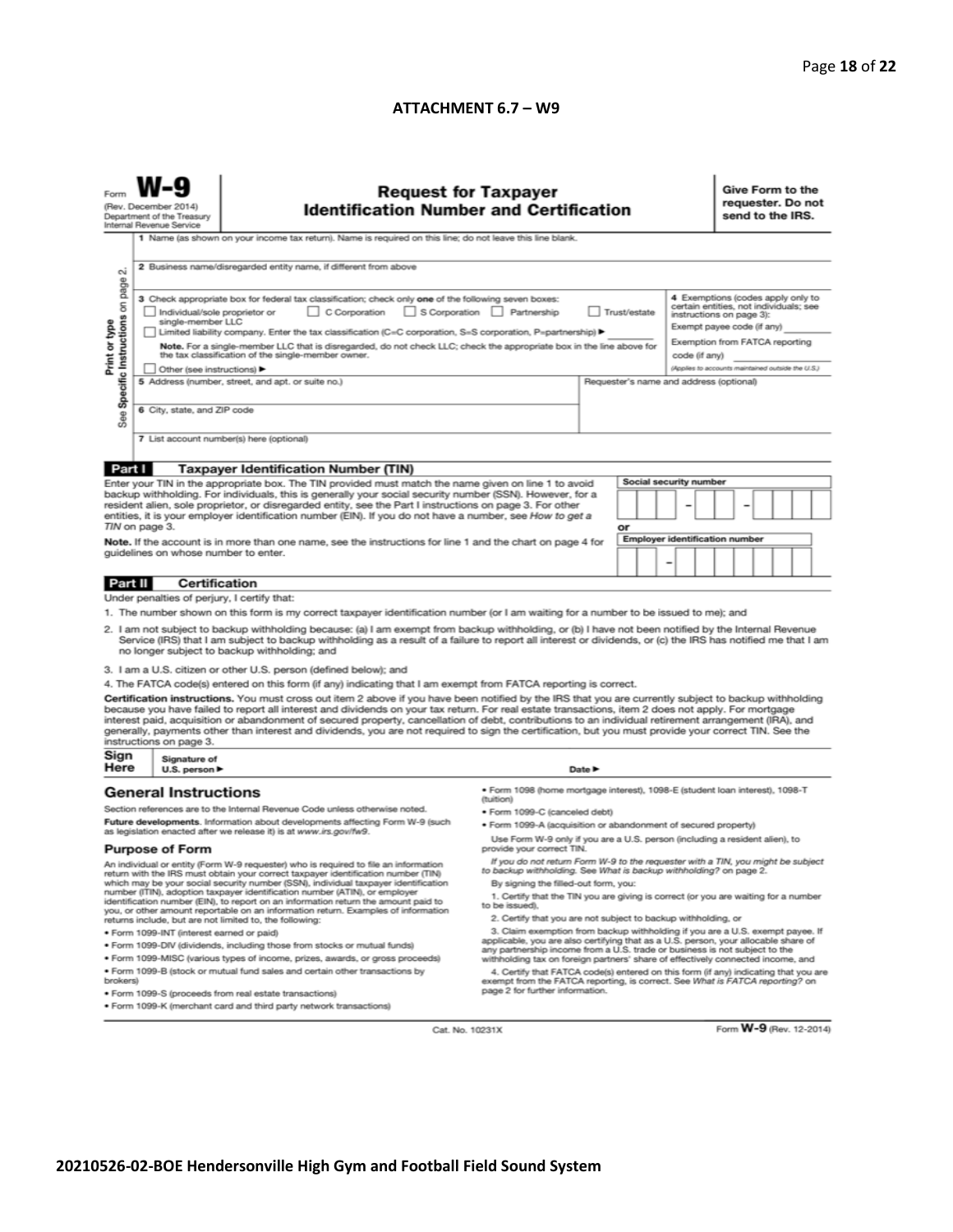#### **ATTACHMENT 6.8 – Standard Terms & Conditions SUMNER COUNTY BOARD OF EDUCATION (SCS)**

#### **1. PREPARATION AND SUBMISSION OF BID.**

- **a.** Failure to examine any drawings**,** specifications, or instructions will be at the proposer's risk. Any deviation from the stated terms, conditions and specifications must be coordinated with and approved in writing by the SCS Purchasing Supervisor.
- **b.** RFP/ITB SUBMITTAL / SIGNATURE: Proposal shall give the full name and business address of the bidder. If the proposer is a corporation, the name shall be stated as it is in the corporate charter. Proposals must be signed in ink by the proposer's authorized agent. Unsigned proposals will be rejected. Proposals are to be sealed and the outside of the envelope is to reference the RFP/ITB number. The person signing the proposal must show their title, and if requested by the institution, must furnish satisfactory proof of his or her authority to bind his or her company in contract. Proposer understands that by submitting a proposal with an authorized signature, it shall constitute an offer to SCS. Proposals must be typewritten or in ink; otherwise they may not be considered. Purchase orders will be issued to the firm name appearing on the W9. Electronic submissions via email, fax, etc. shall not be accepted.
- **c.** SCS is not responsible for any costs incurred by any vendor pursuant to the RFP/ITB. The vendor shall be responsible for all costs incurred in connection with the preparation and submission of its proposal.
- **d.** All proposers must be in compliance with T.C.A. § 62-6-119 at the time of proposal submission and provide evidence of compliance with the applicable provisions of the chapter before such proposal may be considered.
- **e.** Proposals are to be received in the location designated in the RFP/ITB no later than the specified date and time. Late submissions will NOT be opened or considered.
- **f.** No erasures permitted. Errors may be crossed out and corrections printed in ink or typewritten adjacent to error and must be initialed in ink by person signing the proposal.
- **g.** Specifications: Reference to available specifications shall be sufficient to make the terms of the specifications binding on the proposer. The use of the name of a manufacturer, or any special brand or make in describing an item does not restrict the proposer to that manufacturer or specific article, unless specifically stated. Comparable products of other manufacturers will be considered if proof of compatibility is contained in the proposal. Proposers are required to notify SCSs Purchasing Supervisor whenever specifications/procedures are not perceived to be fair and open. The articles on which the proposal is submitted must be equal or superior to that specified. Informative and Descriptive Literature: The proposer must show brand or trade names of the articles proposed, when applicable. It shall be the responsibility of the proposer, including proposer's whose product is referenced, to furnish with the proposer such specifications, catalog pages, brochures or other data as will provide an adequate basis for determining the quality and functional capabilities of the product offered. Failure to provide this data may be considered valid justification for rejection of proposer.
- **h.** Samples: Samples of items when called for, must be furnished free of expense, and if not destroyed will, upon proposer's request within ten (10) days of RFP/ITB opening, be returned at the proposer's expense. Each sample must be labeled with the proposer's name, manufacturer's brand name and number, RFP/ITB number and item reference.
- **i.** Time of Performance: The number of calendar days in which delivery is to be made after receipt of order shall be stated in the RFP/ITB and may be a factor in making an award, price notwithstanding. If no delivery time is stated in the bid, bidder agrees that delivery is to be made within two weeks (10 business days) of order.
- **j.** Transportation and delivery charges should be included in the price and be fully prepaid by the vendor to the destination specified in the RFP/ITB. Proposal prices shall include delivery of all items F.O.B. destination.
- **k.** New materials and supplies must be delivered unless otherwise specifically stated in the RFP/ITB.
- **l.** Alternate/multiple bids will not be considered unless specifically called for in the RFP/ITB.
- **m.** Only proposals submitted on RFP/ITB forms furnished by SCS will be considered.
- n. By signing this RFP/ITB where indicated, the proposer agrees to strictly abide by all applicable local, state and federal statutes and regulations. The proposer further certifies that this proposer is made without collusion or fraud.
- **o.** Error in Proposal. In case of error in the extension of prices in the proposal, the unit price will govern. Late submissions will NOT be opened or considered. Proposers are cautioned to verify their proposals before submission, as amendments received after the RFP/ITB deadline will not be considered. No proposals shall be altered, amended or withdrawn after opening. After proposal opening, a proposer may withdraw a proposal only when there is obvious clerical error such as a misplaced decimal point, or when enforcement of the proposal would impose unconscionable hardship due to an error in the proposal resulting in a quotation substantially below the other proposals received. Proposal withdrawals will be considered only upon written request of the proposer.
- **2. OPEN RECORDS.** In order to comply with the provisions of the Tennessee Open Records Act, all proposals will be publicly opened and are subject to public inspection after the award upon written request. Proposers may be present at RFP/ITB opening. Summary information will be posted the SCS website, www.sumnerschools.org under the Invitation to Bid link.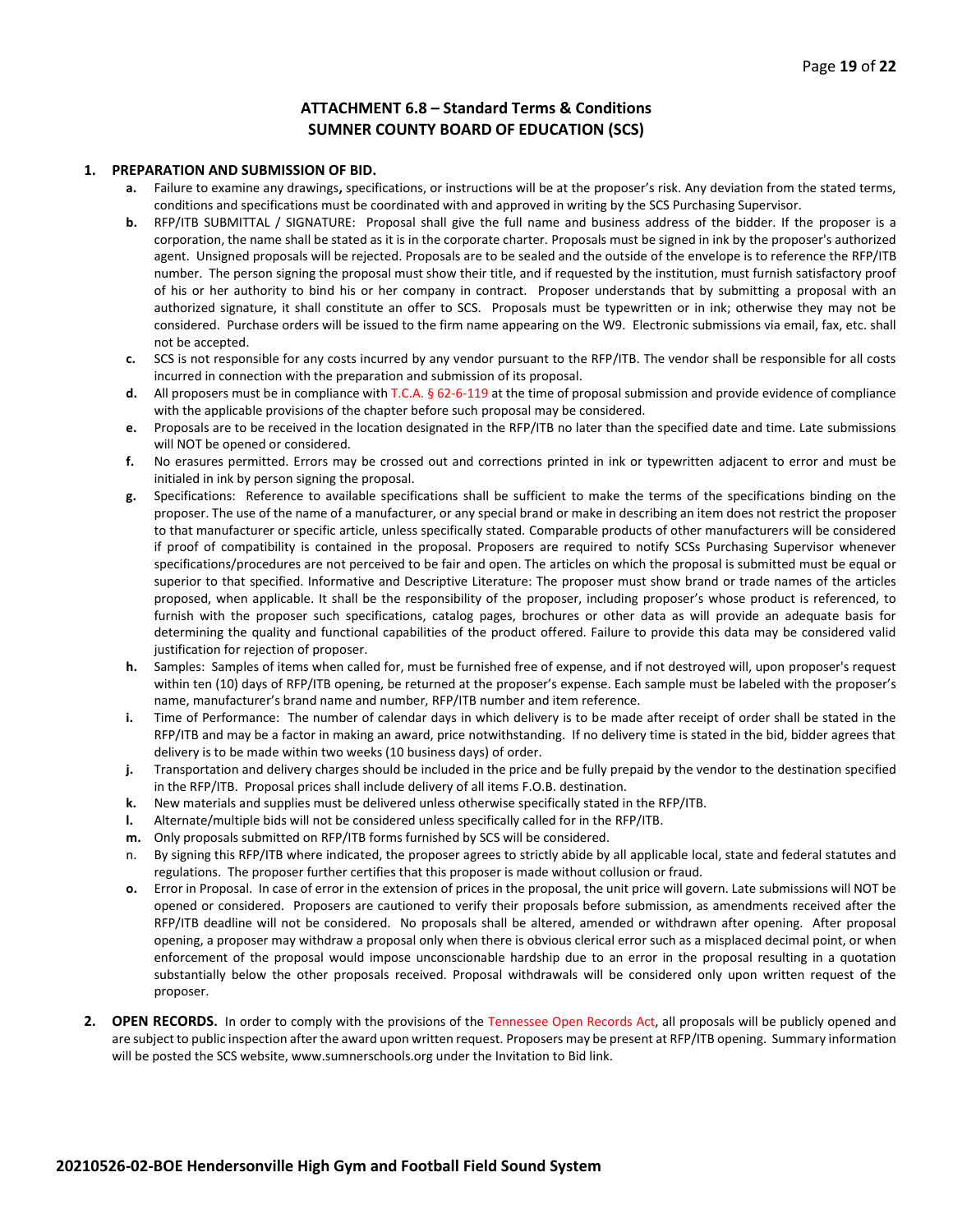- **3. ACCEPTANCE AND AWARD.** SCS reserves the right to reject any and all proposals and to waive any informality in proposals and, unless otherwise specified by the proposer to accept any item in the proposal. Action to reject all proposals shall be taken for unreasonably high prices, errors in the proposal documents, cessation of need, unavailability of funds, or any other reason approved by SCS.
	- a. Contracts and purchases will be made with the lowest, responsive, responsible, qualified proposer. The quality of the articles to be supplied, their conformity with the specifications, their suitability to the requirements of the Institution, cash discount offered, and the delivery terms will be taken into consideration.
	- b. Any deviation from these stated terms, specifications and conditions must be coordinated with and approved in writing by the Purchasing Supervisor.
	- c. Prices quoted on the response (if any) are to be considered firm and binding until the said equipment, supplies or services are in the possession of SCS.
	- d. SCS reserves the right to order more or less than the quantity listed in the proposal.
	- e. If a proposer fails to state a time within which a proposal must be accepted, it is understood and agreed that SCS shall have ninety (90) days to accept.
	- f. No purchase or contract is authorized or valid until the issuance of a SCS purchase order in accordance with SCS policy. No SCS employee is authorized to purchase equipment, supplies or services prior to the issuance of such a purchase order.
	- g. The contract may not be assigned without written SCS consent.
	- h. If the appropriate space is marked on the RFP/ITB, other Institutions (such as State, Local and/or Public Agencies) may purchase off the contract during the same period as SCS.
	- i. The awarded proposer will be required to post a performance and payment bond in the amount of 25% of the contract price if it exceeds \$100,000 as stated by T.C.A. §12-4-201.
	- j. If the project cost is in excess of \$25,000 a performance bond must be secured by the requesting part in an amount equal to the market improvement value.
	- k. By submission of this bid and signature thereof, the Bidder acknowledges compliance with the provisions of Public Chapter No. 587 / Senate Bill No. 2048 (Employee Background Check). The Bidder further agrees to submit a formal certification thereof prior to commencing work.
- **4. PAYMENT**. Payment terms must be specified in the proposal, including any discounts for early payment. Partial payments will not be approved unless justification for such payment can be shown. Terms will be NET 30 days. Payment will not be made until the conditions and specifications of the RFP/ITB are inspected and approved as conforming by persons appointed by SCS.
- **5. DEFAULT OF SELECTED VENDOR.** In case of vendor default, SCS may procure the articles or services from other sources and hold the defaulting vendor responsible for any resulting cost. If the awarded vendor violates any terms of their response, the contract, SCS policy or any law, they may be disqualified from proposing for a period of two years for minor violations or longer for major violations. Proposals from disqualified proposers will not be accepted during the period of disqualification.
- **6. INSPECTION OF PURCHASES.** Articles received which are not equivalent will not be accepted and will be picked up by the vendor or returned to vendor, shipping charges collect. SCS shall have a reasonable period in which to inspect and accept or reject materials without liability. If necessity requires SCS to use nonconforming materials, an appropriate reduction in payment may be made.
- **7. TAXES.** SCS is tax exempt; do not include taxes in quotation. Vendors making improvements or additions to or performing repair work on real property for SCS are liable for any applicable sales or use tax on tangible personal property used in connection with the contract or furnished to vendors by the state for use under the contract.
- **8. NONDISCRIMINATION.** SCS is an equal opportunity employer. SCS and bidder agree to comply with Titles VI and VII of the Civil Rights Act of 1964, Title IX of the Education Amendments of 1972, Section 504 of the Rehabilitation Act of 1973, Executive Order 11,246, the Americans with Disabilities Act of 1990, if applicable, and the related regulations to each. Each party assures that it will not discriminate against any individual including, but not limited to employees or applicants for employment and/or students, because of race, religion, creed, color, sex, age, disability, veteran status or national origin. In the event that any claims should arise with regards to violations of any such local, state or federal law, statues, rule or regulations, the vendor will indemnify and hold SCS harmless for any damages, including court costs or attorney fees, which might be incurred.
- **9. PROHIBITIONS/NO VENDOR CONTRACT FORM.** Acceptance of gifts from vendors is prohibited. T.C.A. §12-4-106. The contract documents for purchase under this RFP/ITB shall consist of the successful proposer's bid and SCSs purchase order. The proposer may request exceptions to terms and conditions and/or request SCS to accept other terms and conditions by means of subsequent documents such as invoices, warranty agreements, license agreements, etc. All subsequent documents shall be open to revision for impermissible language. SCS reserves the right to render the proposal unresponsive and subject the proposal to rejection if successful terms cannot be negotiated.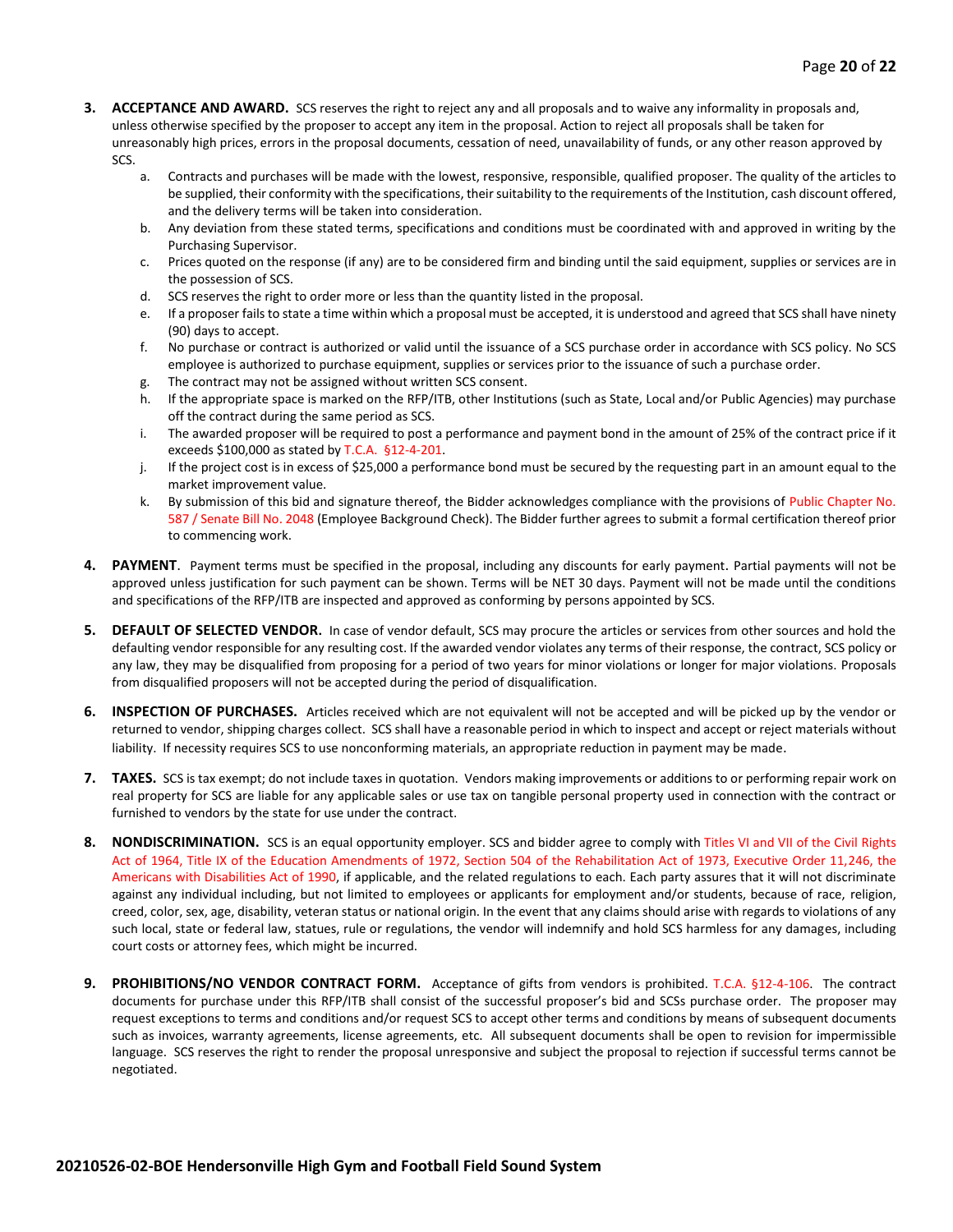- **10. PROHIBITION ON HIRING ILLEGAL IMMIGRANTS.** Tennessee Public Chapter No. 878 of 2006, T.C.A. §12-3-309, requires that Contractor attest in writing that Contractor will not knowingly utilize the services of illegal immigrants in the performance of this Contract and will not knowingly utilize the services of any subcontractor, if permitted under this Contract, who will utilize the services of illegal immigrants in the performance of this Contract. The attestation shall be made on the form, Attestation re Personnel Used in Contract Performance ("the Attestation"), which is attached and hereby incorporated by this reference.
- **11. SALES AND USE TAX.** Before the Purchase Order/Contract resulting from this RFP/ITB is signed, the apparent successful proposer must be registered with the Department of Revenue for the collection of Tennessee sales and use tax as required by T.C.A. §12-3-306.
- **12. ASSIGNMENT.** Neither the vendor nor SCS may assign this agreement without prior written consent of the other party.
- **13. LIABILITIES.** The vendor shall indemnify SCS against liability for any suits, actions or claims of any character arising from or relating to the performance under this agreement by the vendor or its subcontractors. SCS has no obligation for the payment of any judgement or the settlement of any claim made against the vendor or its subcontractors as a result of obligations under this contract.
- **14. APPLICABLE LAW.** Any contract shall be interpreted under the laws and statutes of the State of Tennessee. SCS does not enter into contracts which provide for mediation or arbitration. Any action arising from any contract made from this RFP/ITB shall be brought in the state courts in Sumner County, TN or in the United States Federal District Court for the Middle District of Tennessee.

Additionally, it is a violation of state statutes to purchase materials, supplies, services or any other item from a vendor that is a commissioner, official, employee or board member that has any financial or beneficial interest in such transaction, T.C.A. §12-4-101.

- **15. FUNDS**. The Proposer understands and accepts the non-appropriation of funds provision of SCS.
- **16. DATA PRIVACY AND SECURITY**. Personal Information (PI) includes but is not limited to that information protected by HIPAA, the HITECH Act, FERPA, or Gramm-Leach-Bliley) or such information which would allow a third party to gain access to the personal, medical or financial records of any of any party. Vendor represents and warrants that its collection, access, use, storage, disposal and disclosure of PI complies with all applicable federal and state privacy and data protection laws. Vendor represents and warrants that Vendor will maintain compliance with the SSAE 16 standard, and shall undertake any audits and risk assessments Vendor deems necessary to maintain compliance with SSAE16. If PI provided by SCS to Vendor is subject to FERPA. Vendor agrees that in its handling of FERPA data it will perform as a school official as that term is defined by FERPA regulations. Vendor acknowledges that its improper disclosure or redisclosure of PI covered by FERPA may, under certain circumstances, result in Vendor's exclusion from eligibility to contract with SCS for at least five (5) years. Vendor shall provide SCS with the name and contact information for an employee of Vendor who shall serve as SCS's primary security contact and shall be available to assist Customer twenty-four (24) hours per day, seven (7) days per week as a contact in resolving obligations associated with any security incident in which it is reasonably suspected that there has been a breach of information security. Vendor shall immediately mitigate or resolve any Security Incident, at Vendor's expense and in accordance with applicable privacy rights, laws, regulations and standards. Vendor shall reimburse SCS for actual costs incurred by SCS in responding to, and mitigating damages caused by, any Security Incident, including all costs of notice and/or remediation incurred under applicable law as a result of the Security Incident.
- **17. IRAN DIVESTMENT ACT.** By submission of this proposal, each proposer and each person signing on behalf of any proposer certified, and in the case of a joint proposal, each party thereto certifies as to its own organization, under penalty of perjury, that to the best of its knowledge and belief that each proposer is not on the list created pursuant to T.C.A. §12-12-106.
- **18. COMPLIANCE WITH CONDUCT STANDARDS**. Contractors shall be fully responsible for the conduct of its employees, subcontractors, representatives and agents. Loud or offensive music, language or behavior is unacceptable. Tobacco use of any type and vaping is prohibited on SCS property. Contact or interaction with staff or students is not allowed excepted between designated representatives of SCS and Contractor.